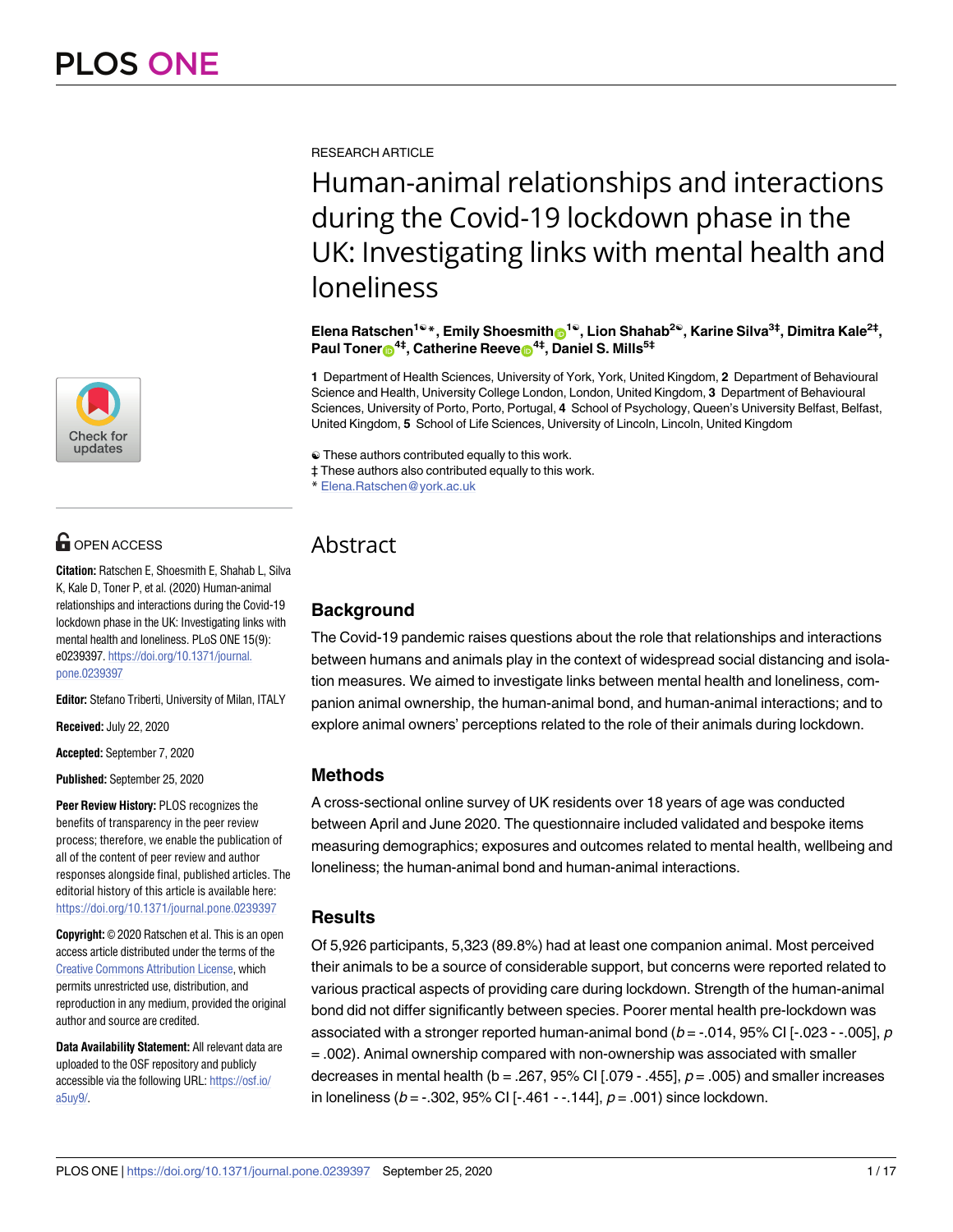<span id="page-1-0"></span>**Funding:** The authors received no specific funding for this work.

**Competing interests:** The authors have declared that no competing interests exist.

#### **Conclusion**

The human-animal bond is a construct that may be linked to mental health vulnerability in animal owners. Strength of the human-animal bond in terms of emotional closeness or intimacy dimensions appears to be independent of animal species. Animal ownership seemed to mitigate some of the detrimental psychological effects of Covid-19 lockdown. Further targeted investigation of the role of human-animal relationships and interactions for human health, including testing of the social buffering hypothesis and the development of instruments suited for use across animal species, is required.

#### **Introduction**

Human-Animal Interactions (HAI) describe a wide spectrum of interactions and relationships between animals and humans [[1](#page-14-0)] and are of growing interest to researchers, the general public and the media [\[2](#page-14-0)]. The ownership of pets (or 'companion animals') and its potential effect on human physical and mental health is a one area of HAI research that has been increasingly popular [[3\]](#page-14-0). Many, mostly observational studies suggest that interactions and relationships with companion animals may be beneficial for human health and wellbeing, for example through hypothesized mechanisms involving attachment to or companionship provided by the animal  $[3-5]$ . Despite an increasingly popular belief that living with companion animals may benefit owners, for example in terms of reduced feelings of loneliness and stress through having access to a perceived source of unconditional support, love, comfort, security and sta-bility [\[6\]](#page-14-0), there is also evidence to the contrary. Some studies show that strong reported bonds with or 'attachment' to companion animals are associated with increased depression and loneliness and can predict vulnerability [\[5](#page-14-0), [6](#page-14-0)] or increased levels of emotional distress [[7\]](#page-14-0) in owners. Studies investigating the link between the human-animal bond and human health are often focused on selected companion animal species, especially dogs and cats, commonly with little or no attention paid to other species. Moreover, these studies tend to be conducted in specific human sub populations (i.e. bereaved individuals; the elderly) [[6](#page-14-0)], and usually differ in the way they conceptualise and measure the human-animal bond. Overall, there is a consensus that substantial scope for further research to explore the likely complex role of HAIs and the human-animal bond on health and wellbeing exists [\[8](#page-14-0), [9](#page-14-0)]. The potential importance of HAIs that involve non-companion animals, for example farm animals or wildlife, for human health and wellbeing has also been highlighted  $[10]$  $[10]$ . This constitutes another area of emerging research in the field.

The Covid-19 pandemic raises previously unexplored questions about the role that humananimal interactions play in the context of widely applied social distancing and isolation measures. Links with human mental health and wellbeing appear of particular interest at this time. Over 40% of United Kingdom (UK) households are estimated to own at least one companion animal [\[11\]](#page-14-0). Previously identified psychological effects of infectious disease outbreaks including Covid-19 [[12](#page-14-0)–[15\]](#page-15-0), involving stress, anxiety and low mood, render questions related to the potential role of companion animals during this time in the UK especially pertinent. Here we report findings from a survey conducted during the Covid-19 'lockdown' phase in the UK (23 March to 01 June, 2020). During this phase, the government directed people to stay at home except for essential purchases, essential work travel (if remote work was not possible), medical needs, one period of exercise per day (alone or with household members), and providing care for others. We investigated the following questions: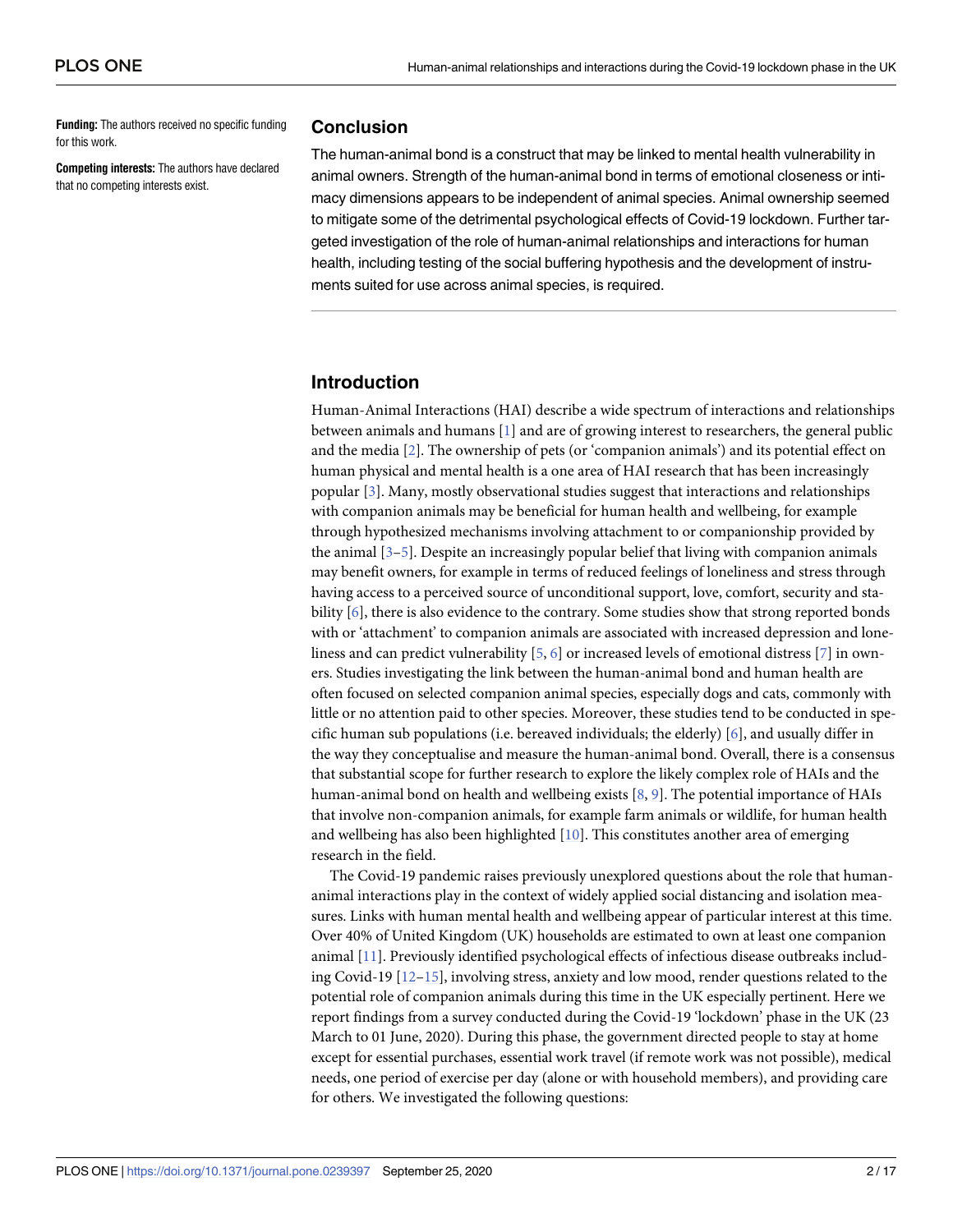- 1. What are companion animal owners' perceptions in terms of their animals' roles during the lockdown period, and what concerns do they have in relation to practical aspects of animal ownership during this time? (RQ1)
- 2. Does strength of the human-animal bond differ by animal species and special role (e.g. assistance dog, emotional support animal) in companion animal owners? (RQ2)
- 3. What is the association between mental health, wellbeing and reported strength of the human-animal bond in companion animal owners? (RQ3)
- 4. Are changes in mental health and loneliness scores since lockdown associated with: animal ownership; strength of the human-animal bond; and regular engagement with non-companion animals in non-animal owners? (RQ4)

### **Methods**

#### **Study design**

Cross-sectional, retrospective survey

#### **Setting and participants**

The survey was conducted in the UK general population. All UK residents over 18 years of age were eligible to take part, irrespective of companion animal ownership.

#### **Measures**

A bespoke questionnaire was generated to enable collection of data most relevant to answer the study questions. It was developed by a multi-disciplinary team of academics with input from third sector animal welfare and training organisations. The questionnaire included validated items and new items based on expert consensus relating to emerging Covid-19-related aspects, as detailed below.

**Demographic data.** Demographic information was gathered about participants' age (in bands, including 70 and above), gender (male/female/non-binary), employment status (e.g. employed, furloughed, retired), level of education (e.g. secondary, Bachelor's degree), housing tenure (e.g. owned or rented), presence of children under 18 years in the household (yes/no), living alone (yes/no), living with partner/spouse (yes/no), and ethnicity (e.g. White, Mixed, Black).

**Covid-19 isolation status.** Information on whether a participant had been in social isolation since the outbreak, e.g. due to a suspected Covid-19 infection was obtained (yes/no).

**Companion animal ownership.** In line with the British Small Animal Veterinary Association (BSAVA), companion animals were defined as 'any domestic-bred or wild-caught animals, permanently living in a community and kept by people for company, enjoyment, work (e.g. support for blind or deaf people, police or military dogs) or psychological support–including, but not limited to dogs, cats, horses, rabbits, ferrets, guinea pigs, reptiles, birds and ornamental fish'). Participants were asked: 'Do you have any animals that live with you or near you, and that you or anyone in your household are the main caretaker of? Please do not include animals kept as livestock (e.g. farm sheep, cattle).' If answering 'yes', they were asked to indicate how many and which species (dog, cat, small mammal, bird, fish, reptile or amphibian, horse or pony, farm animal, other). A question on whether the animal respondents felt closest to was an assistance dog, a therapy animal, an emotional support animal, or another form of working dog was also included; a response option 'none of the above' was provided.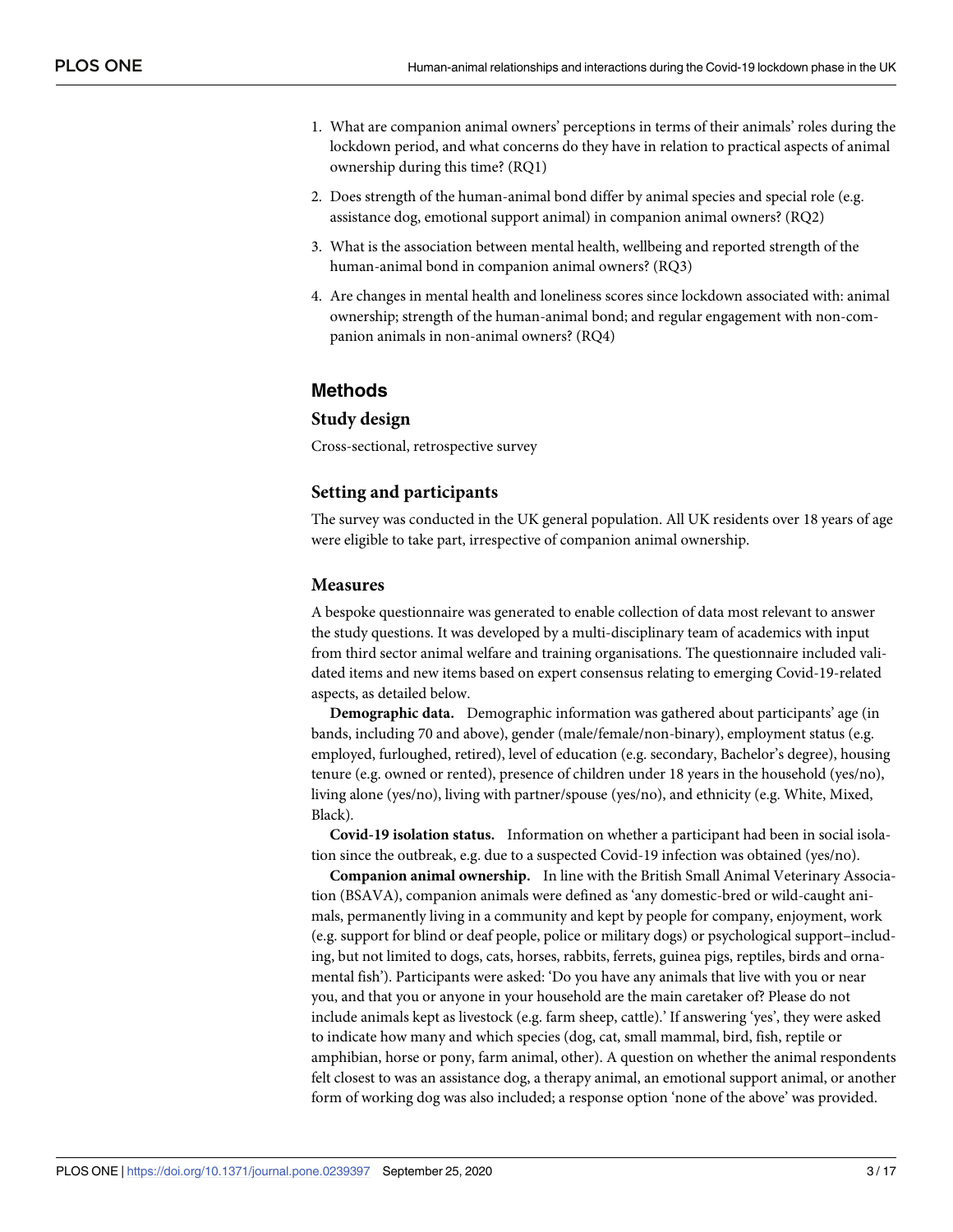<span id="page-3-0"></span>The variable relating to this question was conceptualised as 'animal role' for the purpose of the analyses. Information on whether participants had acquired a new companion animal during lockdown was collected.

Non-animal owners were asked why they did not own animals (e.g. 'I don't like animals'; 'I would like an animal, but my circumstances don't allow it'; 'I have recently lost an animal and am not yet ready to have another one').

**Human-animal bond and interactions.** Participants who owned animals were asked to identify the animal they felt closest to and provide details of the species. With this animal in mind, participants were then asked to indicate agreement to statements on the validated 11-item Comfort from Companion Animals Scale (CCA) [[16](#page-15-0)], using a four-point Likert scale  $(1 =$  strongly disagree;  $4 =$  strongly agree). The CCA focuses specifically on the intimacy or comfort domain of the human-animal relationship [[16\]](#page-15-0) and is thus more suited to measuring the human-animal bond for a variety of animal species than most other validated instruments, whose 'physical' domain items, for example 'dog walking', are not relevant for other common companion animal species like birds or rabbits  $[16]$  $[16]$  $[16]$ . Although the CCA has been commonly referred to in the literature as an instrument to measure 'attachment' to companion animals, we refer to it as an instrument that measures the comfort or 'closeness/intimacy' dimension of the human-animal bond, paraphrased as 'human-animal bond' in the results section for simplicity. Closeness and intimacy are important elements of 'attachment' but do not capture all dimensions described, such as the species-specific behavioural and endocrinological aspects of a deep and unique emotional bond [\[17\]](#page-15-0). Scores for each item on the CCA were combined into one total score (11–44) and included as an interval variable in the analyses [\[18\]](#page-15-0).

Interaction with non-companion animals in all study participants was measured by asking participants whether they engaged regularly in feeding/watching garden birds or other wildlife in their homes or in nature, volunteered or worked for animal rescue organisations or sanctuaries, rode horses that they did not own, visited/watched farm animals near their home, or followed wildlife webcams or Youtube channels and social media groups that regularly share animal videos. Participants were asked whether the time spent on those activities had increased, decreased or remained the same since the lockdown.

**Role of companion animals during lockdown.** Participants who owned animals were asked to identify the animal they felt closest to, and indicate their agreement with seven statements on the role of their animals in the lockdown situation on a 4-point Likert scale  $(1 =$  strongly agree; 4 = strongly disagree): 'my animal helps me cope emotionally with the Covid-19 situation'; 'my animal keeps me fit and active in the Covid-19 situation'; 'my animal is the reason I keep in touch with some people or social media groups'; 'my animal has positive effects on my family at this time'; 'my animal causes problems in my family at this time'; 'I can't imagine being without my animal at this time', and 'It would be easier for me not to have an animal at this time'.

Participants were also asked whether they felt worried about their animals because of Covid-19 and if so, to indicate the reason among nine pre-specified options, or to specify it themselves. The pre-specified reasons included: financial difficulties; complications buying pet food; restrictions to veterinary treatment and care; not knowing who would look after the animal if the owner fell ill; restrictions to walks/exercise; possibility of getting infected with Covid-19 by the animal; the animal not coping well when owner returns to work; the animal not coping well with changes in household routine. A question on whether participants had considered or were considering relinquishing their animal was included.

**Mental health, wellbeing and loneliness.** The Short Warwick Edinburgh Mental Wellbeing Scale (SWEMWBS) [[19](#page-15-0)], the mental health subscale of the SF-36 (MHI-5) [\[20\]](#page-15-0), and the 3-item short version of the UCLA loneliness scale [\[21\]](#page-15-0) were included. Higher scores on these scales represent better wellbeing, mental health and greater loneliness, respectively. The MHI-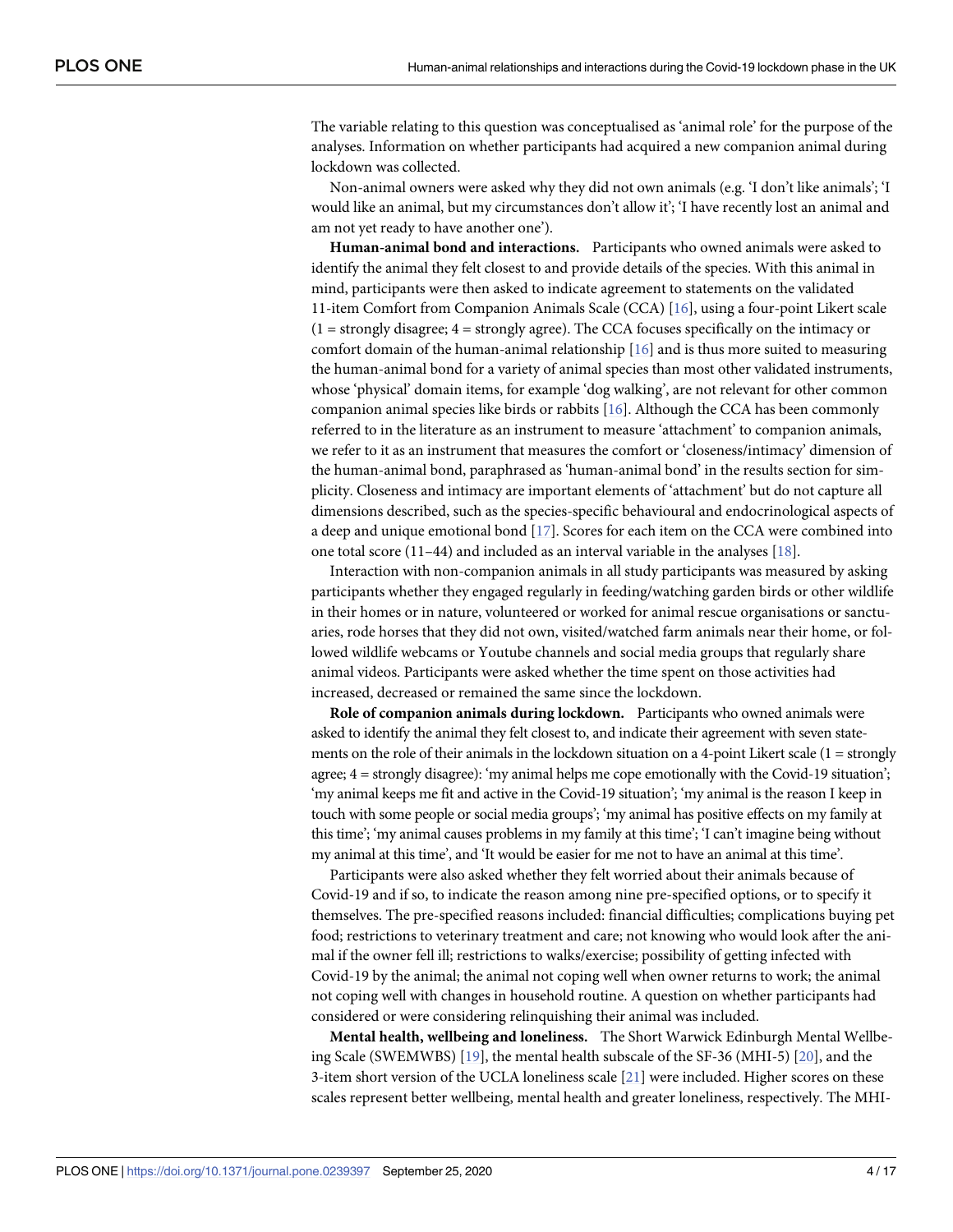<span id="page-4-0"></span>5 scale and the 3-item loneliness scale were used to collect current and retrospective data, asking participants to indicate their perceptions for the time 'before lockdown' and the present time at questionnaire completion (during lockdown), respectively.

**Remote social contact during Covid 19.** Frequency of remote contacts with non-cohabitating family members and friends was measured, with responses 'many times per day'; 'at least once per day'; 'at least every other day'; 'at least twice per week'; 'at least once per week'; 'less than once per week', and 'I do not have any family members or friends I am in regular contact with'.

#### **Recruitment and procedures**

The survey was released in Qualtrics survey software and promoted using academic and third sector networks including animal charities with an interest in human-animal interaction research, social media (Facebook, Twitter) and other media outlets (e.g. Reddit). Prospective participants followed a link to the survey where they were presented with a Participant Information Sheet and consent form. Consent to participate in the anonymous survey was indicated by ticking an online check box. The Participant Information Sheet included an overview of the study and its aim to investigate the role human-animal relationships and interactions play in the context of the Covid-19 pandemic. A screening question requiring participants to name their country of residence denied access to non-UK residents. All data were stored on the Qualtrics server at the University of York.

The study commenced on 16 April 2020, four weeks after strict social distancing and social isolation measures came into force in the UK, and ended on 31 May, when lockdown measures were officially eased, allowing for more extensive travel and gradual relaxing of social distancing rules.

Ethics approval for the survey was granted by the Health Sciences Research Ethics Committee at the University of York, UK, on 16 April 2020.

#### **Data analysis**

Descriptive summary statistics are presented for demographic variables and data relating to animal ownership, species, animal owners' worries related to animal ownership, and animal owners' perceptions about the role of their animals during the Covid-19 pandemic (RQ1).

To investigate whether the strength of the human-animal bond differed by animal species and/ or special role (e.g. assistance dog) in companion animal owners (RQ 2), we conducted separate ANOVAs to assess the reported level of the human-animal bond (measured by the continuous total score of the CCA) by species and by role (e.g. assistance dog), respectively. In addition, a separate multivariable linear regression was constructed to look at the association between animal species and role with human-animal bond, adjusting for age, gender, Covid-19 social isolation status, loneliness (UCLA score-present), mental health (MHI-5 score-present), and living with children.

To explore the association between mental health, wellbeing and reported strength of the human-animal bond in animal owners (RQ 3), we conducted a linear regression to assess the association between human-animal bond and mental health score pre-lockdown (at 'baseline'), acknowledging that human bonds with companion animals have been shown to be stable over time [[22](#page-15-0)], controlling for loneliness (pre-lockdown), gender, age, living with partner/spouse and species. We also conducted linear regression analyses to assess whether the human-animal bond was associated with the outcome variables mental health (present) and wellbeing (present), adjusting for the same covariates (but including loneliness at present).

To understand whether changes in mental health and loneliness scores since lockdown were associated with animal ownership; strength of the human-animal bond; and regular engagement with non-companion animals in non-animal owners (RQ 4), separate linear regression analyses were conducted. These assessed the association between each predictor (animal ownership: yes/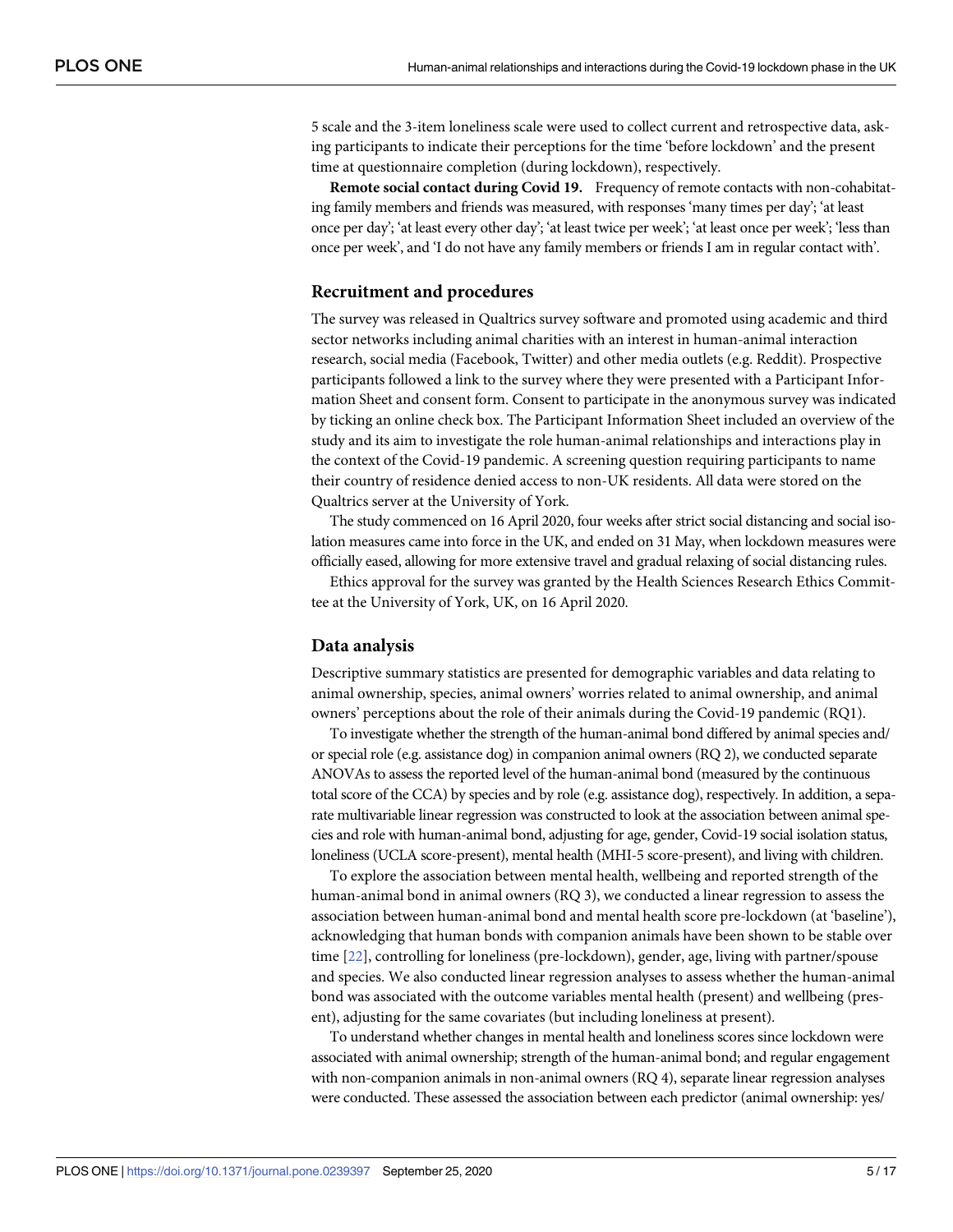<span id="page-5-0"></span>no; animal species; human-animal bond (continuous score); living alone: yes/no; social contacts: none and less than once a week/at least once a week; regular engagement with non-companion animals: none/a minimum of one activity; Covid-19 isolation status: yes/no), and the change scores for loneliness and mental health since lockdown (outcome variables), adjusting for relevant covariates (gender, age, living with partner/spouse; and ethnicity and housing tenure for the comparison between animal owners and non-animal owners). Throughout all analyses, missing values on covariates were imputed using an imputation model with all other variables as predictors: ten imputed datasets were created, each analysed separately, and the results were combined to produce pooled estimates of effects; allowing the analyses to account for uncertainty caused by estimating missing data. Pooled estimates are reported throughout.

Data were analysed using SPSS version 26.0 (IBM $\widehat{R}$ ). Standard alpha-levels were applied in two-tailed tests of significance ( $p < .05$  considered significant), with family-wise error rate corrected using the false discovery rate [\[23\]](#page-15-0). All analyses were pre-specified and uploaded on the Open Science Framework (<https://osf.io/jkt9y/>).

#### **Results**

A total of 6,007 eligible participants consented to taking part in the study. Of those, 81 had answered no more than the first two survey questions and were removed for the purposes of data imputation and analysis, resulting in a final sample of 5,926 participants. A large majority  $(89.7\%; n = 5,391)$  had completed the questionnaire in full, without any missing data. A summary of participant characteristics is presented in [Table](#page-6-0) 1; complete participant characteristics are presented in the S1 [Table.](#page-13-0)

A large majority of the sample were companion animal owners  $(89.8\%; n = 5,323)$ , of whom 4.6% ( $n = 246$ ) reported having added an animal to their households during the Covid-19 pandemic. The most common companion animal species owned were dogs and cats  $(69.9\%; n = 3,719 \text{ and } 44\%; n = 2,340,$  respectively), followed by small mammals  $(9.8\%;$  $n = 519$ , fish (9.1%;  $n = 485$ ), horses or ponies (6.3%;  $n = 334$ ), birds (5.3%;  $n = 282$ ), reptiles  $(3.9\%; n = 208)$ , farm animals  $(1.2\%; n = 65)$  and amphibians  $(0.7\%; n = 37)$ . Having one companion was most common (41%;  $n = 2,183$ ); 24.2% ( $n = 1289$ ) of participants had two, 24%  $(n = 1,276)$  between three and six, and 10.8%  $(n = 575)$  had seven animals or more. Companion animals with special roles were owned by 9% ( $n = 481$ ) of participants: there were 4.7%  $(n = 251)$  emotional support animals, 2.3%  $(n = 123)$  therapy animals, 1.1%  $(n = 57)$  assistance dogs (e.g. guide dogs), and  $0.9\%$  (n = 50) working dogs reported in our sample.

Of participants who did not own animals  $(10.2\%, n = 603)$ , 48.6%  $(n = 293)$  reported that they would like to have an animal but that current circumstances did not allow it, 18.9%  $(n = 114)$  reported they liked animals, but did not want to have one, and 16.4%  $(n = 99)$  said they had been planning to get an animal for some time;  $13.6\%$  (n = 82) reported having recently lost an animal and not being ready to have another one yet; and  $2.5\%$  (n = 15) reported they did not like animals.

Just over a fifth  $(21.1\%; n = 127)$  reported they were considering to acquire or foster an animal due to the Covid-19 situation.

### **What are companion animal owners' perceptions in terms of their animals' roles during the lockdown period, and what concerns do they have in relation to practical aspects of animal ownership during this time? (RQ1)**

The vast majority of companion animal owners stated that their animals constituted an important source of emotional support ([Fig](#page-7-0) 1), with dogs, cats, horses and other companion farm animals scoring highest across most support domains [\(Table](#page-7-0) 2).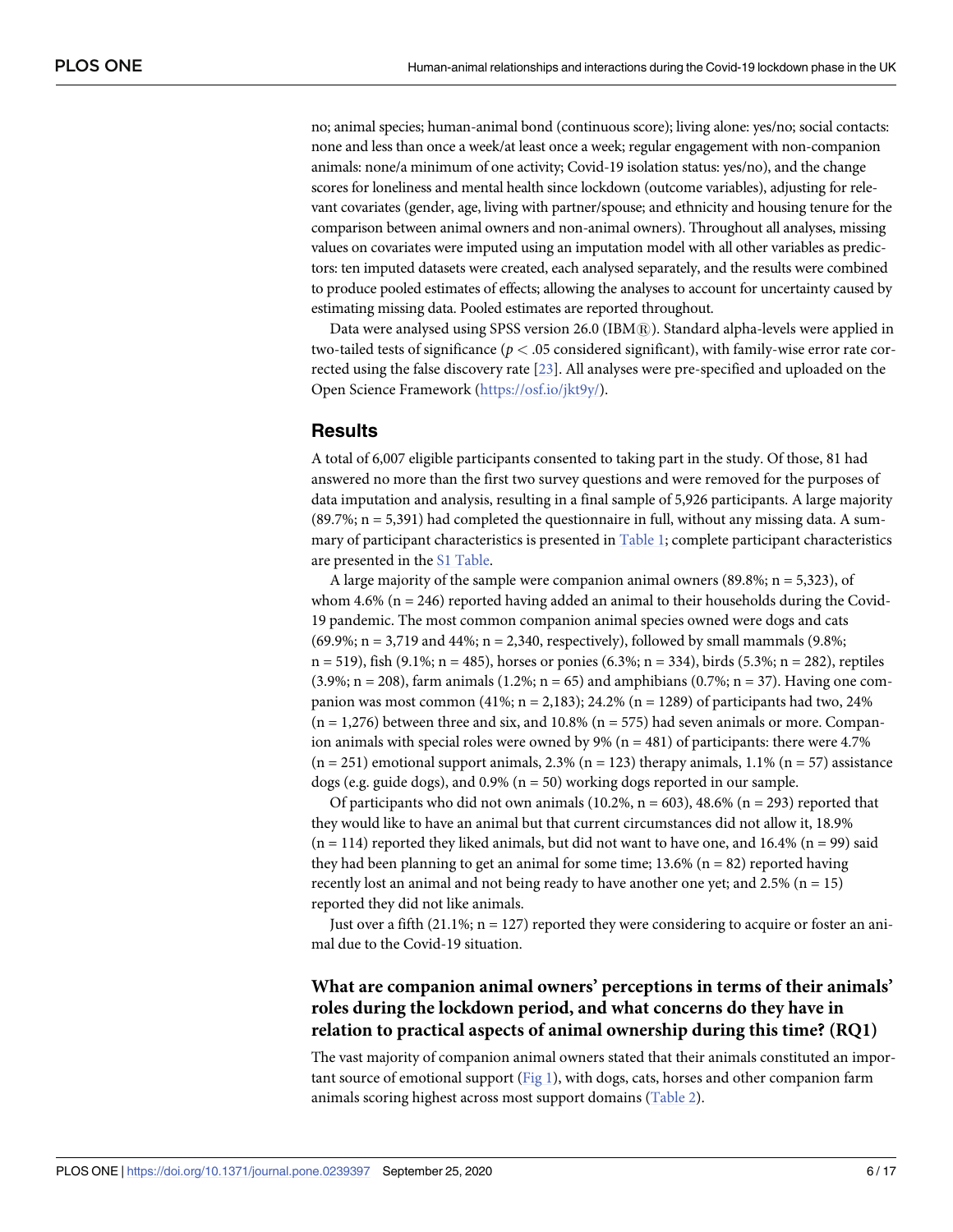#### <span id="page-6-0"></span>**[Table](#page-5-0) 1. Participant characteristics.**

| Characteristics                        |                                                                                     | % (N)        |
|----------------------------------------|-------------------------------------------------------------------------------------|--------------|
| Gender                                 | Female                                                                              | 78.6 (4,657) |
|                                        | Male                                                                                | 20.6 (1,222) |
|                                        | Other                                                                               | 0.6(36)      |
|                                        | Prefer not to say                                                                   | 0.2(11)      |
| Age (years)                            | $18 - 24$                                                                           | 7.1 (420)    |
|                                        | $25 - 34$                                                                           | 17.5(1,040)  |
|                                        | $35 - 44$                                                                           | 16.8(994)    |
|                                        | $45 - 54$                                                                           | 23.8 (1,409) |
|                                        | $55 - 64$                                                                           | 22.2 (1,313) |
|                                        | $65 - 70$                                                                           | 7.1(418)     |
|                                        | Over 70                                                                             | 5.6 (332)    |
| Ethnicity                              | White                                                                               | 96.9 (5,742) |
|                                        | Mixed/multiple ethnic                                                               | 1.1(67)      |
|                                        | Asian/Asian British                                                                 | 0.5(32)      |
|                                        | Black/African/Caribbean/Black British                                               | 0.1(6)       |
|                                        | Chinese                                                                             | 0.1(8)       |
|                                        | Arab                                                                                | 0.1(4)       |
|                                        | Other ethnic                                                                        | 0.3(15)      |
|                                        | Prefer not to say                                                                   | 0.9(52)      |
| Companion animal ownership             | Yes                                                                                 | 89.8 (5,323) |
| Interaction with non-companion animals | Feeding/watching birds in my garden                                                 | 54.5 (3,228) |
|                                        | Feeding/watching other wildlife in my garden                                        | 28.4 (1,685) |
|                                        | Watching wildlife in nature                                                         | 39.5 (2,346) |
|                                        | Volunteering/working for animal rescue organisations or sanctuaries                 | 5.6(330)     |
|                                        | Riding horses that I am not the main caretaker of                                   | 1.6(97)      |
|                                        | Visiting/watching farm animals close to my home                                     | 13.9 (822)   |
|                                        | Following wildlife webcams online                                                   | 11.8 (698)   |
|                                        | Other enjoyable activities involving animals that you are not the main caretaker of | 8.1 (479)    |
|                                        | None of the above                                                                   | 24.8 (1,468) |
|                                        | Other                                                                               | 8.7(515)     |
| Cohabitation                           | Live alone                                                                          | 18.2(1,081)  |
|                                        | With partner/spouse                                                                 | 61.3 (3,630) |
|                                        | With children $<$ 18 years                                                          | 21.1 (1,250) |
|                                        | With adults 18-70 years old                                                         | 22.8 (1,349) |
|                                        | With adults $>$ 70 years                                                            | 3.1(184)     |
|                                        | With persons who may be vulnerable to Covid-19                                      | 9.8 (579)    |
| Covid-19 social isolation status       | Socially isolating                                                                  | 37.4 (2,219) |
|                                        | Not socially isolating                                                              | 62.6 (3,707) |

<https://doi.org/10.1371/journal.pone.0239397.t001>

The majority of companion animal owners  $(67.6\%; n = 3,599)$  reported having been worried about their animal(s) because of Covid-19, most frequently due to restricted access to veterinary care (40.8%;  $n = 2,171$ ), because they wouldn't know who would look after the animal (s) if they fell ill  $(22\%; n = 1,173)$ , because of restrictions to exercise/walks  $(21.7\%; n = 1,155)$ , because of concerns that the animal(s) wouldn't cope well when participants' returned to work after the pandemic (19%;  $n = 1,012$ ), and because obtaining pet food had become complicated (17.8%;  $n = 948$ ). Nearly all (99.7%;  $n = 5,307$ ) reported they had not considered giving up their animal(s) since the start of the pandemic.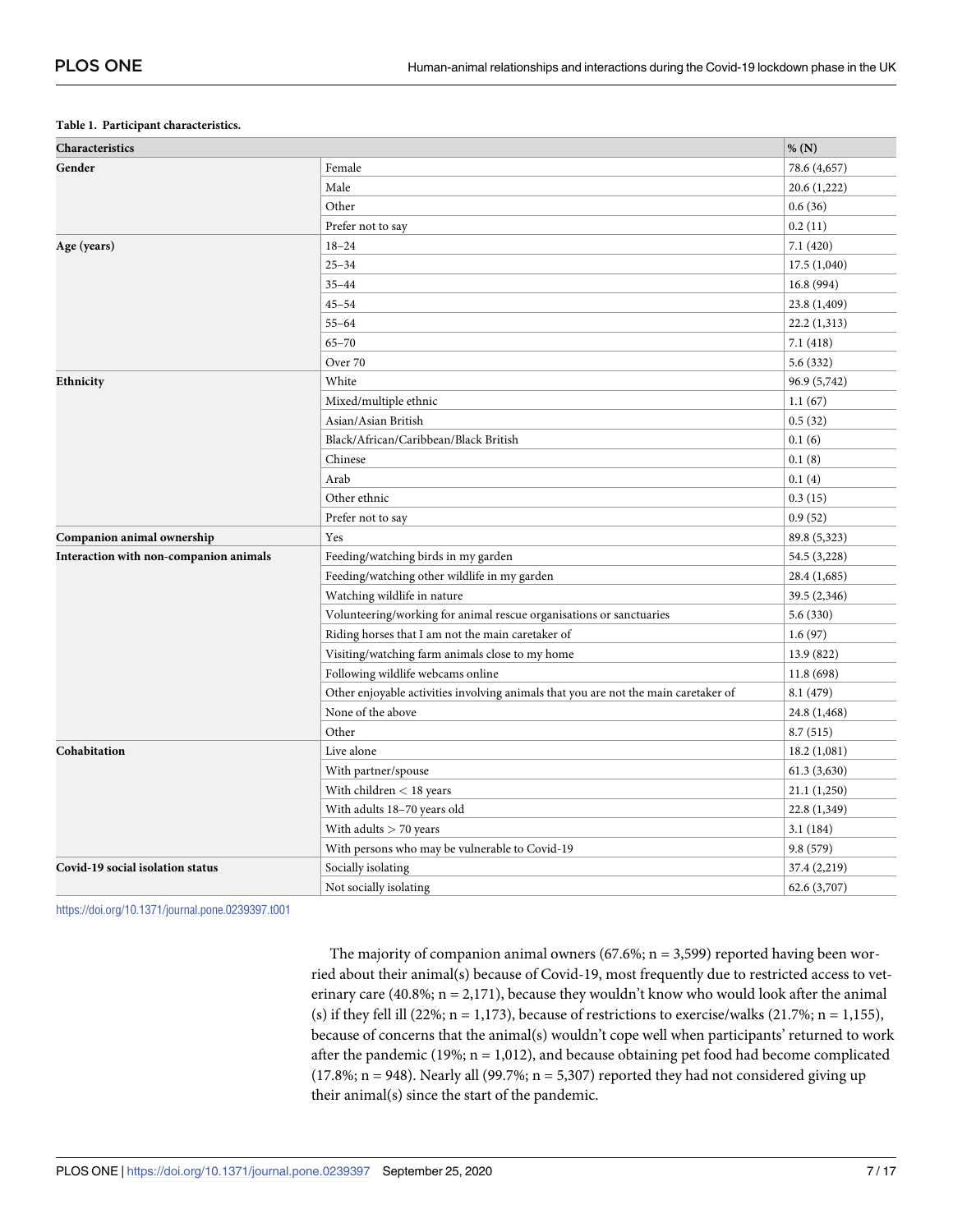<span id="page-7-0"></span>

**[Fig](#page-5-0) 1. Perceptions of owners regarding the role of companion animals during Covid-19.**

<https://doi.org/10.1371/journal.pone.0239397.g001>

## **Does strength of the human-animal bond differ by animal species and special role in companion animal owners? (RQ2)**

ANOVA analyses showed there was a significant association between the human-animal bond and animal species  $(F(9, 5, 196) = 5.04, p < .001)$  but not with animal role. Post hoc tests showed that participants with small mammals, birds, fish and reptiles had a significantly lower CCA score than participants with dogs and horses, while participants with fish and reptiles had a significantly lower CCA score than participants with cats ( $p < .05$ ; see [Fig](#page-8-0) 2).

The multivariable linear regression showed that animal species was significantly associated with human-animal bond even when controlling for all covariates ( $b = -198,95\%$  CI [-.341  $-0.055$ ],  $p < .05$ ), but became non-significant when animal role was included ( $b = .059$ , 95% CI  $[.688 - .570]$ ,  $p > .05$ ).

#### **What is the association between mental health, wellbeing and reported strength of the human-animal bond in companion animal owners? (RQ3)**

Adjusting for relevant covariates, higher CCA scores were significantly associated with lower mental health scores pre-lockdown. However, they were not significantly associated with mental health and wellbeing scores since lockdown, although higher CCA scores were approaching significance with lower mental health scores since lockdown (see [Table](#page-8-0) 3).

|                                                                                 | Dogs          | Cats           | Horses, ponies and farm animals | Other          |
|---------------------------------------------------------------------------------|---------------|----------------|---------------------------------|----------------|
|                                                                                 | Agree % $(N)$ | Agree $\%$ (N) | Agree $\%$ (N)                  | Agree $\%$ (N) |
| My animal helps me cope emotionally with the Covid-19 situation.                | 91.2(3,106)   | 89.3 (1,272)   | 94.6 (88)                       | 86.5(167)      |
| My animal keeps me fit and active in the Covid-19 situation                     | 96.4 (3,285)  | 31.8(453)      | 95.7 (89)                       | 45.6(88)       |
| My animal is the reason I keep in touch with some people or social media groups | 59.1 (2,013)  | 35.1(501)      | 86.0(80)                        | 52.3(101)      |
| My animal has positive effects on my family at this time                        | 98.9 (3,371)  | 98.3 (1,401)   | 89.2 (83)                       | 94.8 (183)     |
| My animal causes problems in my family at this time                             | 5.1(174)      | 4.6(66)        | 10.8(10)                        | 8.2(16)        |
| I can't imagine being without my animal at this time                            | 99.6 (3,392)  | 98.4 (1,402)   | 99.0(92)                        | 93.3 (180)     |
| It would be easier for me not to have an animal at this time                    | 5.0(172)      | 4.3(61)        | 18.3(17)                        | 8.2(16)        |

[Table](#page-5-0) 2. Perceptions of owners regarding the role of companion animals during Covid-19, grouped by animal species.

<https://doi.org/10.1371/journal.pone.0239397.t002>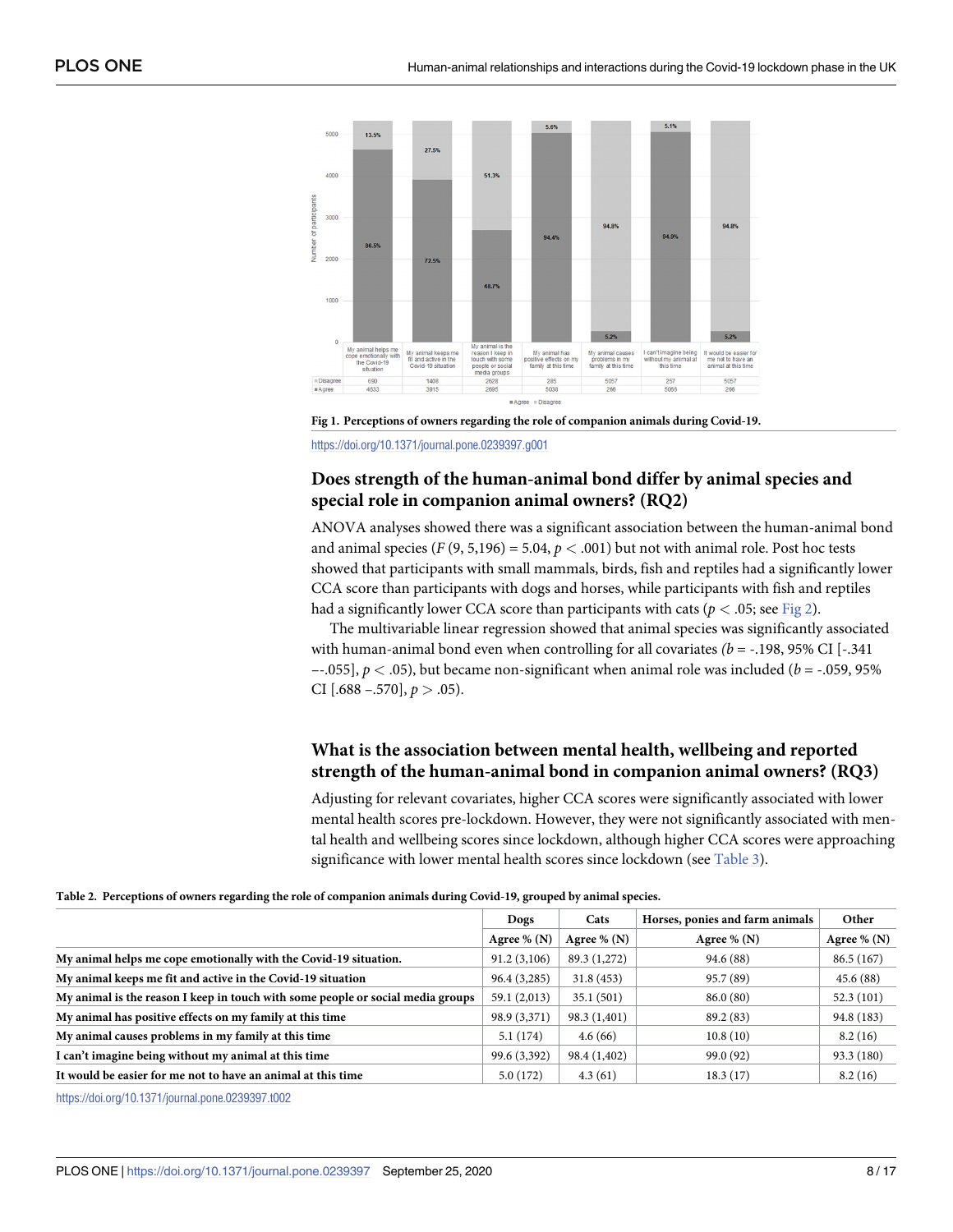<span id="page-8-0"></span>



<https://doi.org/10.1371/journal.pone.0239397.g002>

## **Are changes in mental health and loneliness scores since lockdown associated with: Animal ownership; strength of the human-animal bond; and regular engagement with non-companion animals in non-animal owners? (RQ4)**

Adjusting for relevant covariates, animal ownership was significantly associated with smaller decreases in mental health scores and smaller increases in loneliness scores, as indicated by MHI-5 and UCLA change scores. Mental health and loneliness scores for animal owners and non-owners, pre- and since lockdown, are provided in the S2 [Table.](#page-13-0) Living alone and higher frequency of reported remote social contact were significantly associated with higher increases in loneliness scores, but not with mental health change scores. The remaining predictors were not significantly associated with the loneliness or mental health change scores (see Tables [4](#page-9-0) and [5](#page-9-0)).

#### **Discussion**

To the best of our knowledge, this is the first study to investigate aspects related to companion animal ownership, the human-animal bond and mental health in a sample of this size, and the

| Predictor                 | Mental health (pre-lockdown)   |                |            |                |
|---------------------------|--------------------------------|----------------|------------|----------------|
|                           | $b_{\rm adi}$                  | 95% CI         | $p$ -value | $\mathbb{R}^2$ |
| $CCA$ scores <sup>1</sup> | $-.014$                        | $-.023 - .005$ | $.002*$    | .106           |
|                           | Mental health (since lockdown) |                |            |                |
|                           | $b_{\rm adi}$                  | 95% CI         | $p$ -value | $\mathbb{R}^2$ |
| $CCA$ scores <sup>2</sup> | $-.009$                        | $-.017-.001$   | .051       | .153           |
|                           |                                |                |            |                |
|                           | $b_{\rm adi}$                  | 95% CI         | $p$ -value | $\mathbb{R}^2$ |
| $CCA$ scores <sup>3</sup> | .010                           | $-.006 - .026$ | .225       | .244           |

[Table](#page-7-0) 3. Linear regression models of association of CCA scores and mental health and wellbeing scores, adjusting **for relevant covariates.**

<sup>1</sup>Gender, age<sup>\*</sup>, living with partner/spouse<sup>\*</sup>, animal species, loneliness score (pre-lockdown)<sup>\*</sup> <sup>2</sup>Gender<sup>\*</sup>, age<sup>\*</sup>, living with partner/spouse, animal species, loneliness score (since lockdown)<sup>\*</sup>  ${}^{3}$ Gender\*, age\*, living with partner/spouse\*, animal species, loneliness score (since lockdown)\*

<https://doi.org/10.1371/journal.pone.0239397.t003>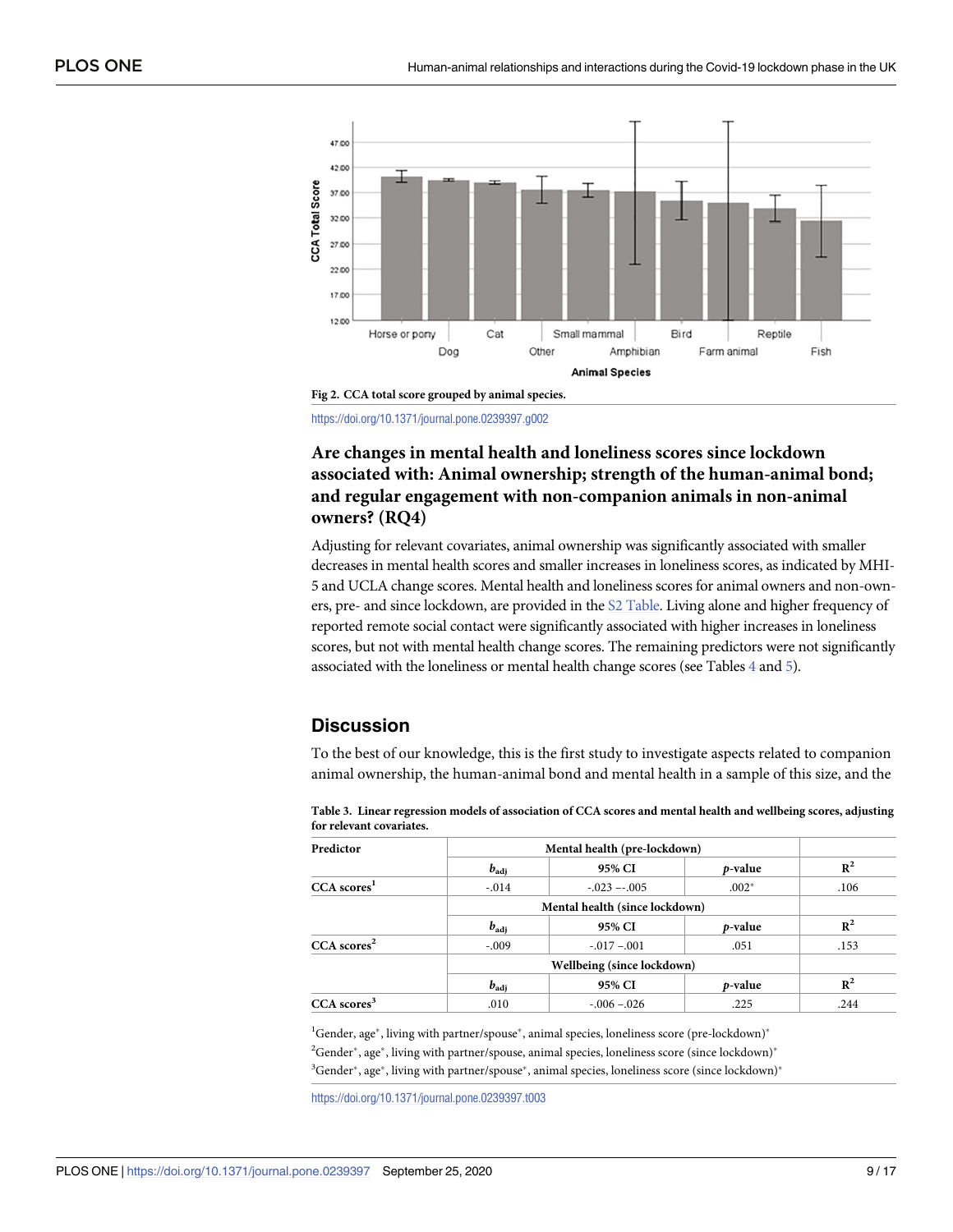| Predictor                                          | Loneliness (change score) |                |         |                |
|----------------------------------------------------|---------------------------|----------------|---------|----------------|
|                                                    | $b_{\rm adi}$             | 95% CI         | p-value | $\mathbb{R}^2$ |
| Animal ownership                                   | $-.302$                   | $-461 - 144$   | $.001*$ | .027           |
| $CCA$ scores <sup>2</sup>                          | .002                      | $-.005 - .009$ | .599    | .024           |
| Animal species <sup>3</sup>                        | $-.012$                   | $-.048 - .025$ | .537    | .024           |
| Engagement with non-companion animals <sup>4</sup> | $-.213$                   | $-.644-.218$   | .333    | .020           |
| Living alone <sup>5</sup>                          | .611                      | $.490 - .731$  | $.001*$ | .020           |
| Social contact <sup>6</sup>                        | .424                      | $.222 - .626$  | $.001*$ | .023           |
| Isolation status <sup>7</sup>                      | $-.014$                   | $-.109 - .082$ | .777    | .021           |

<span id="page-9-0"></span>[Table](#page-8-0) 4. Linear regression models of association of predictors and the change score for loneliness, adjusting for **relevant covariates.**

Gender\*, age\*, ethnicity\*, housing tenure\*, living with partner/spouse\*

 $2$  Gender $^*$ , age $^*$ , living with partner/spouse $^*$ 

 $^3$  Gender $^\ast$ , age $^\ast$ , living with partner/spouse $^\ast$ 

<sup>4</sup> Gender, age, living with partner/spouse

<sup>5</sup> Gender, age

 $^6$  Gender, age $^\ast$ , living with partner/spouse $^\ast$ 

 $7$  Gender\*, age\*, living with partner/spouse\*

<https://doi.org/10.1371/journal.pone.0239397.t004>

first substantial survey to collect detailed information on special companion animal roles (e.g. assistance dogs; emotional support animals), and non-companion animal-related human-animal interaction in this context.

Results from this survey suggest that companion animals constituted an important source of emotional support to owners in the Covid-19 lockdown, with no statistically significant differences in the emotional/intimacy dimension of the human-animal bond identified between animal species in the fully adjusted model. Interestingly, stronger reported human-animal bonds were associated with poorer mental health pre-lock down, highlighting that close bonds with animals may indicate psychological vulnerability in owners. However, having a

| Table 5. Linear regression models of association of predictors and the change score for mental health, adjusting |  |  |
|------------------------------------------------------------------------------------------------------------------|--|--|
| for relevant covariates.                                                                                         |  |  |

| Predictor                                          | Mental health (change score) |                |         |                |  |
|----------------------------------------------------|------------------------------|----------------|---------|----------------|--|
|                                                    | $b_{\rm adi}$                | 95% CI         | p-value | $\mathbb{R}^2$ |  |
| Animal ownership                                   | .267                         | $.079 - .455$  | $.005*$ | .009           |  |
| $CCA$ scores <sup>2</sup>                          | .006                         | $-.003 - .014$ | .190    | .007           |  |
| Animal species <sup>3</sup>                        | $-.021$                      | $-.065-.023$   | .346    | .006           |  |
| Engagement with non-companion animals <sup>4</sup> | $-.208$                      | $-.677-.260$   | .384    | .015           |  |
| Living alone <sup>5</sup>                          | .079                         | $-.064 - .222$ | .277    | .007           |  |
| Social contact <sup>6</sup>                        | $-.035$                      | $-.275-.204$   | .771    | .007           |  |
| Isolation status $\overline{ }$                    | $-.082$                      | $-195 - 031$   | .157    | .007           |  |

Gender\*, age\*, ethnicity\*, housing tenure, living with partner/spouse

 $2$  Gender\*, age\*, living with partner/spouse

 $3$  Gender\*, age\*, living with partner/spouse

 $4$  Gender, age<sup>\*</sup>, living with partner/spouse

 $5$  Gender\*, age\*

 $6$  Gender $^*$ , age $^*$ , living with partner/spouse

 $7$  Gender\*, age\*, living with partner/spouse

<https://doi.org/10.1371/journal.pone.0239397.t005>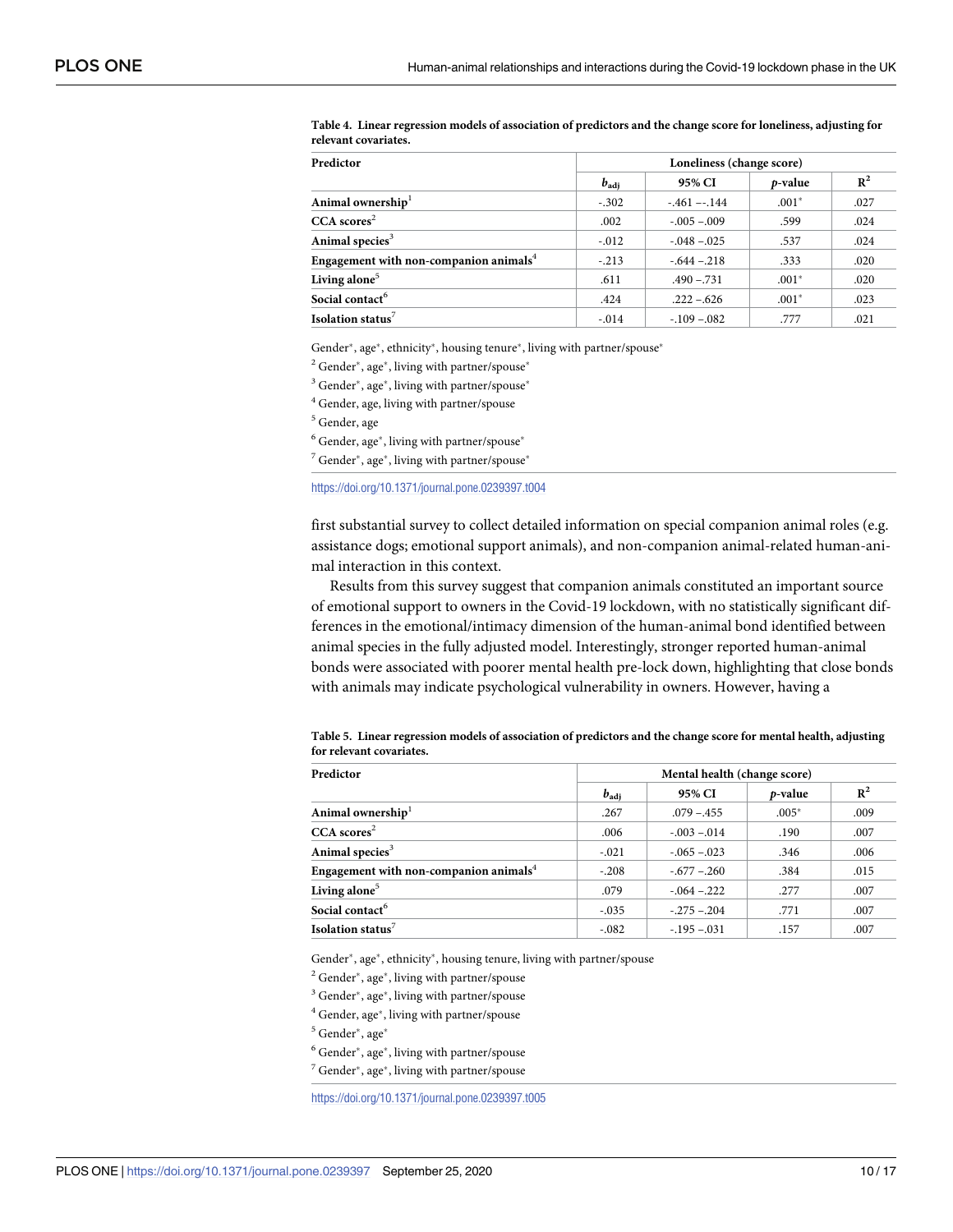<span id="page-10-0"></span>companion animal, but not strength of the human-animal bond, was associated with less deterioration in mental health and smaller increases in loneliness since lockdown. This suggests that aspects of non-specific social support associated with ownership may make owners more resilient in the context of the lockdown.

Generalisability of our findings is limited by several factors. Firstly, the study population was a convenience sample that is not representative of the UK general population, as it consisted largely of female companion animal owners. Such bias is common in the field of HAI research [[24](#page-15-0)]. Although gender differences have been identified for some aspects relating to human-animal interaction [\[25\]](#page-15-0), this does not seem to be the case for certain facets linked to the intimacy domain of the human-animal bond (e.g. self-disclosure [\[26\]](#page-15-0)). Thus, our sample may not have affected our results substantially. Also to be noticed is the fact that the majority of participants who did not own an animal reported that they would like to or were planning to have one. Hence, this survey was evidently a 'survey of animal lovers'. Results need to be interpreted with this caveat in mind–especially where statistical comparisons between animal owners and non-owners are concerned [\[24\]](#page-15-0). Moreover, the population of non-owners in this survey may not be representative of non-owners in general; just 2% said they did not like animals, when the national average is thought to be around 10% [\[27\]](#page-15-0).

A further limitation refers to our questionnaire instrument. Due to the particularities of the Covid-19 lockdown situation and social distancing requirements, we devised a new short item pertaining to frequency of remote social contacts, to complement the validated short UCLA loneliness measure, rather than depend on standard validated instruments on social support developed for other contexts (e.g. PRQ85 [[28](#page-15-0)] and Close Persons Questionnaire [[29](#page-15-0)]). We accept that the 'remote social contact' variable is not validated and, even in conjunction with the UCLA measure, may not cover the social support dimension as comprehensively as other instruments. However, our results suggest that the potential role of social support may be a particularly important area for future research.

## **The human-animal bond as potential indicator of psychological vulnerability in companion animal owners**

While it is commonly assumed that companion animals can be beneficial for the health and welfare of most owners, the quality of research and bias towards reporting favourable results has led some to challenge this perspective [[30](#page-15-0)]. Contradictory views might arise, at least in part, from different study population characteristics: it is notable that many studies investigating physical benefits of companion animal ownership, including one which is widely considered to be the scientific pioneer in this regard [\[31\]](#page-15-0), have focused on the effect of companion animals on individuals who were already sick when the research commenced. Likewise, many of the studies on psychological benefits have focused on participants with existing mental health problems [[3\]](#page-14-0). Importantly, a relatively substantial Swedish epidemiological study [\[32\]](#page-15-0) found that companion animal owners suffered more psychological problems than non-owners, and some smaller HAI-focused studies [\[5,](#page-14-0) [6](#page-14-0)] also indicate that strong or close relationships with animals might predict owners' mental health vulnerability. This aligns closely with our own results, which showed that lower mental health scores at baseline were significantly associated with higher reported human-animal bond scores in adjusted analysis, potentially indicating mental health vulnerability. We did not identify significant associations between strength of the human-animal bond and mental health or wellbeing since lockdown. This is perhaps unsurprising, given the general deterioration in mental health and wellbeing scores during lockdown found in our own and in other recent studies [[33](#page-15-0)]. Human-animal bonds have been described as authentic and stable emotional relationships [\[4,](#page-14-0) [22\]](#page-15-0), and the significant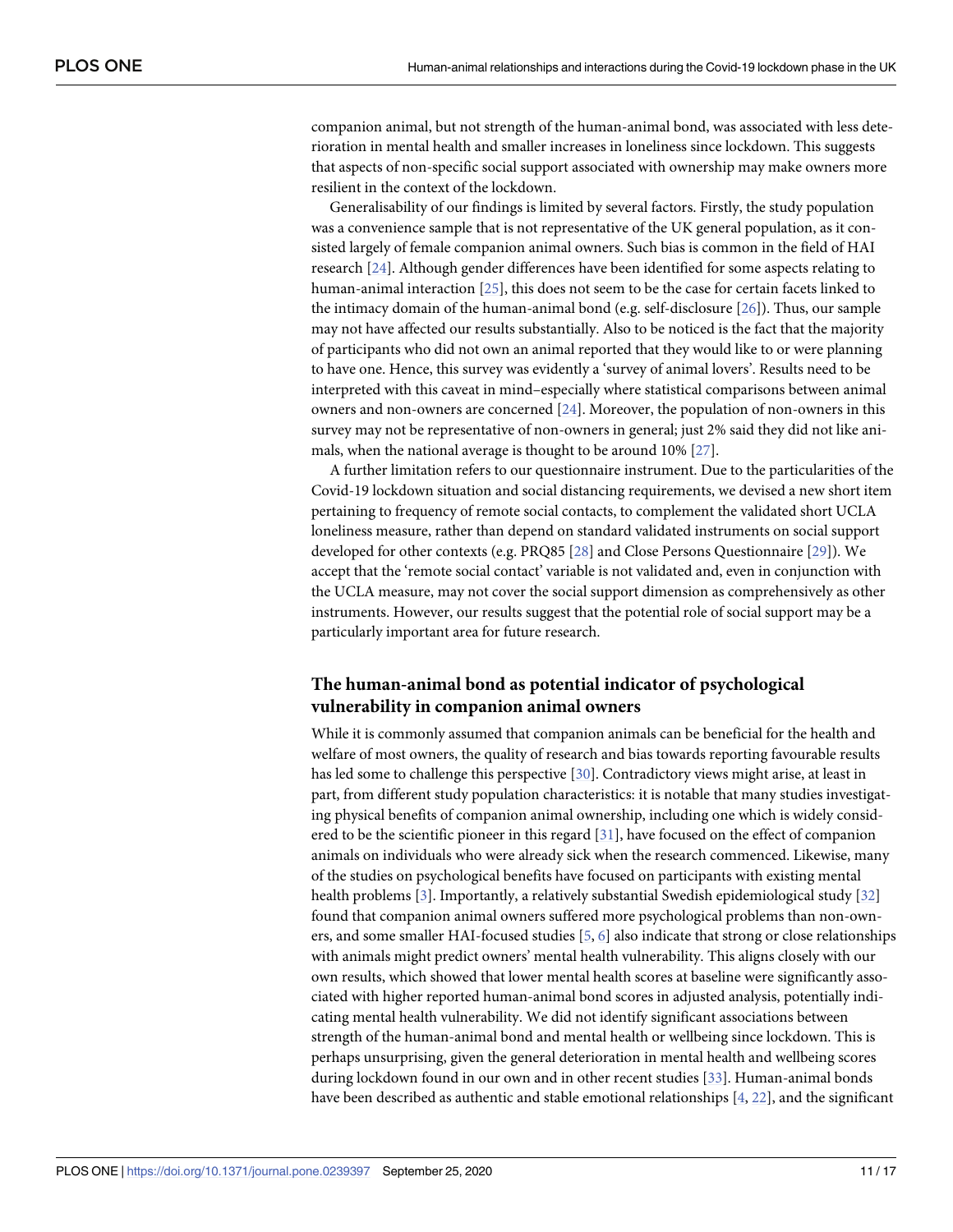<span id="page-11-0"></span>association we identified between strength of bond and mental health score at baseline appears to reflect this. Further exploration of the potential of appropriate human-animal bond measures as possible adjunct screening instruments for mental health risks may be warranted. Asking animal owners about closeness to their animals to identify potential mental health vulnerabilities could potentially offer advantages in certain clinical contexts, for example in sub populations with whom direct conversations about mental health or administration of mental health scoring instruments may be challenging. Furthermore, seeing as those with a stronger bond to their animals might be more likely to engage in self-selecting HAI studies, such as the one reported here, it seems important for longitudinal and interventional studies in the area to evaluate the strength of the bond and mental health status of participants at baseline to uncover potential bias.

#### **The role of the bond versus the presence of the individual: Why 'species' may not really matter**

Although univariate analyses demonstrated that horses, dogs and cats scored significantly higher in terms of the CCA score, fully adjusted multivariate adjusted analysis that included animal role as a covariate did not. Emotional closeness perceived by humans in relation to a companion animal, therefore, does not appear to depend significantly on animal species. It is notable how variable strength of the bond was in relation to some types of animal, which one may not typically associate with emotionally close relationships (e.g. amphibians). This is an important finding in light of discourses that tend to emphasize the differences in human-ani-mal bond by animal species [[16](#page-15-0), [34](#page-15-0)]. It is often assumed that the human-dog relationship occupies a special status with regard to impact on human health animals [\[35\]](#page-15-0) above and beyond the relationship with other animals. However, a more recent critical perspective suggests that it may be the adaptability of the dog to working in different ways and possibly its sensitivity to human emotional cues [\[36\]](#page-15-0), which may primarily underpin its widespread use in animal assisted interventions, rather than the interpersonal relationship. Our finding that the strength of the human-animal bond did not vary significantly by species might support the social buffering hypothesis [\[37\]](#page-16-0): the presence and recognition of an animal of any kind as part of the human's social group may be more important for shaping the relationship than species-specific aspects.

Given the complex and dynamic interaction between the human-animal bond and human related factors [[38](#page-16-0)], there is currently little consensus on the terminology used to describe or quantify human-animal relationships [\[39\]](#page-16-0). The instruments available are generally limited, especially for measuring the human-animal bond in adults, and often focus on the human-dog relationship [\[39\]](#page-16-0). Most, including the CCA used in this study, propose some form of 'attachment' as their conceptual basis, but this term is itself inconsistently defined. While used very broadly by some to describe the relationship underpinning many aspects of prosocial behaviour [\[40\]](#page-16-0), 'attachment', as first developed by Bowlby to describe human-human relationships [\[41\]](#page-16-0), refers to the specific bond that develops between a dependent and a care-giver, but not the converse. Characterising and measuring it would require capturing a variety of attachment-specific aspects, including, for example, specific behaviours related to the maintenance and re-establishment of proximity, and endocrinological responses (e.g. involving oxytocin) [\[17\]](#page-15-0). We question whether focusing on 'attachment' continues to be useful or necessary to conceptualise the human-animal bond and associated human-animal relationships. The concept of social buffering [\[37,](#page-16-0) [42\]](#page-16-0), whereby affiliated social partners within a social group can mitigate stress responses and increase resilience in individuals, may be an important starting point for future research. Such research could attempt to integrate both positive (e.g. human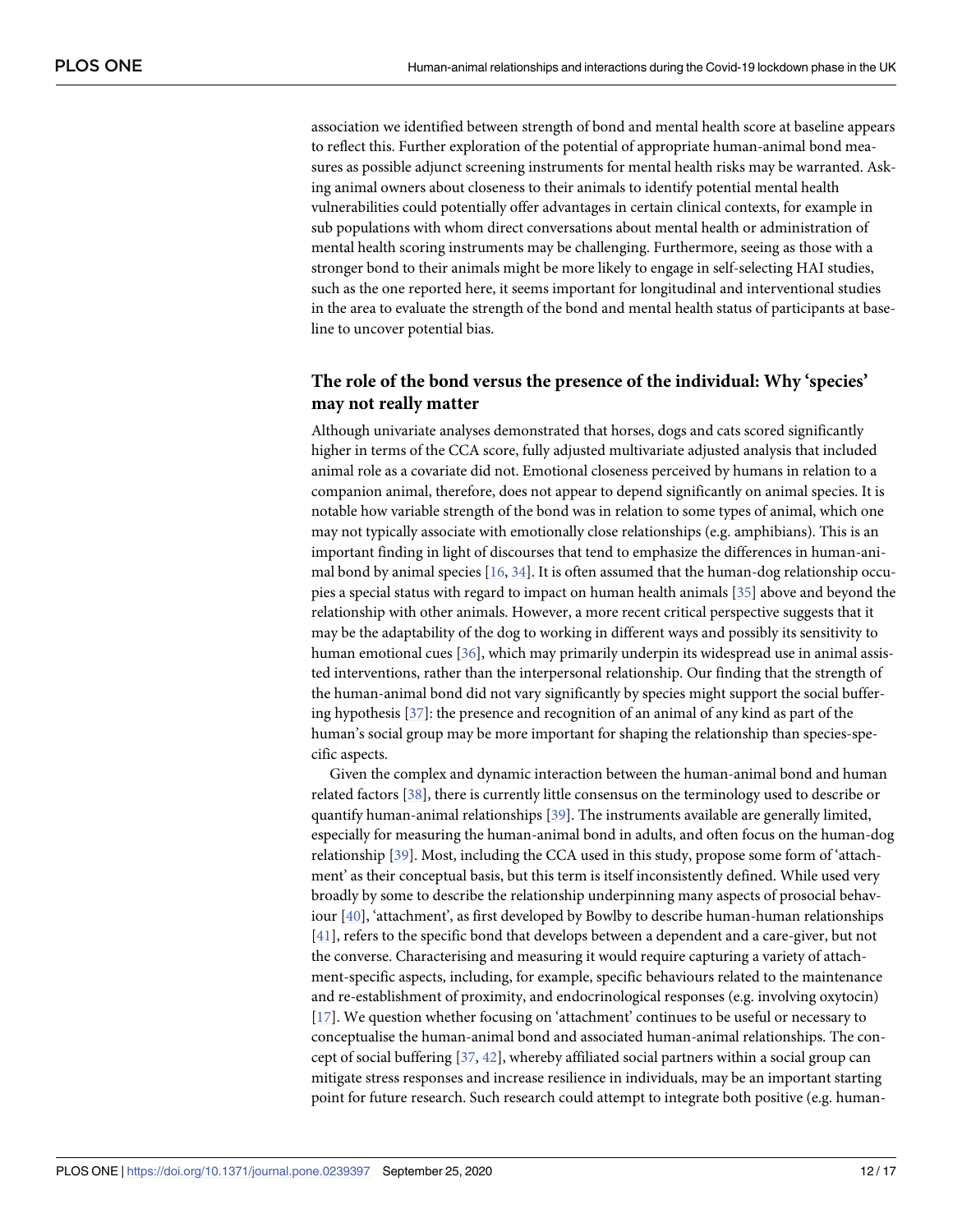<span id="page-12-0"></span>animal bond) and negative (e.g. caring responsibilities) aspects of human-animal relationships. Both aspects were reported to play a substantial role for participants in our study context.

## **Caring for companion animals during lockdown: Emotional support and concerns**

The vast majority of animal owners perceived their animals to help them cope with the pandemic context and reported that they constituted an important source of emotional support. However, concerns and worries relating to caring adequately for animals at this time, when access to, for example, veterinary care, animal feed and adequate outdoor exercise spaces was limited, were also frequently reported. In the context of the continuing pandemic that is likely to affect society for some time, it will be important to understand how Covid-19-specific concerns and worries related to animal ownership may affect different subgroups of the population, especially the elderly and those shielding or socially isolating. Many animal charities, veterinary care providers and other organisations in the field have already developed first sets of guidelines and resources for owners, providing support with handling common challenges (e.g. the British Small Animal Veterinary Association: [https://www.bsava.com/](https://www.bsava.com/adviceforpetowners) [adviceforpetowners](https://www.bsava.com/adviceforpetowners)). Building on these efforts by developing further resources and identifying multi-sector and multi-agency support options appears to be important. In light of widespread concerns that the Covid-19 pandemic may continue to bring with it a surge in the abandonment of companion animals [[43](#page-16-0)], this may be particularly pertinent. Even though hardly any of our study participants (0.2%) stated that they had considered giving up their animals during the pandemic, reporting bias, especially in terms of social desirability [[44](#page-16-0)], related to this particular question may have been high, and, as previously discussed, our sample was not necessarily representative of the UK general companion animal owning population.

Just over 2% of participants in our sample reported having permanently acquired a new animal since the lockdown 'due to the Covid-19 situation', and 0.8% had started to foster a rescue animal. We did not collect data on whether these participants were experienced animal owners, what the reasons for acquiring or fostering an animal were, and whether the acquired or fostered pets were added to households that already owned pets. Longitudinal studies investigating aspects of animal welfare and behaviour in the context of the Covid-19 pandemic are underway; a cross-sectional study from Spain found that cats and dogs demonstrated signs of behavioural change consistent with stress during lockdown [\[45\]](#page-16-0). Further research investigating behavioural change across companion animal species seems indicated. It would be important to understand whether presumed anticipated mental health benefits for humans may play a part in 'animal acquisitions' during lockdown, especially in view of our findings discussed below.

### **Animal ownership and its links with changes in mental health and loneliness since lockdown**

In our study population, having a companion animal was associated with decreased deterioration in mental health and smaller increases in loneliness since lockdown. Importantly, mental health deteriorated and loneliness increased for both animal owners and non-owners after lockdown, and although statistically significant, the difference in changes between animal owners and non-owners was very small (0.28 and -.029 mean score difference for loneliness and mental health, respectively)–most probably not of clinical importance, if extrapolating the concept of the minimally clinically important difference (MCID) [\[46\]](#page-16-0) to our study context. However, our study sample was not clinical, and it is possible that mitigating effects of animal ownership may have differed in a clinical context, with more detailed validated instruments to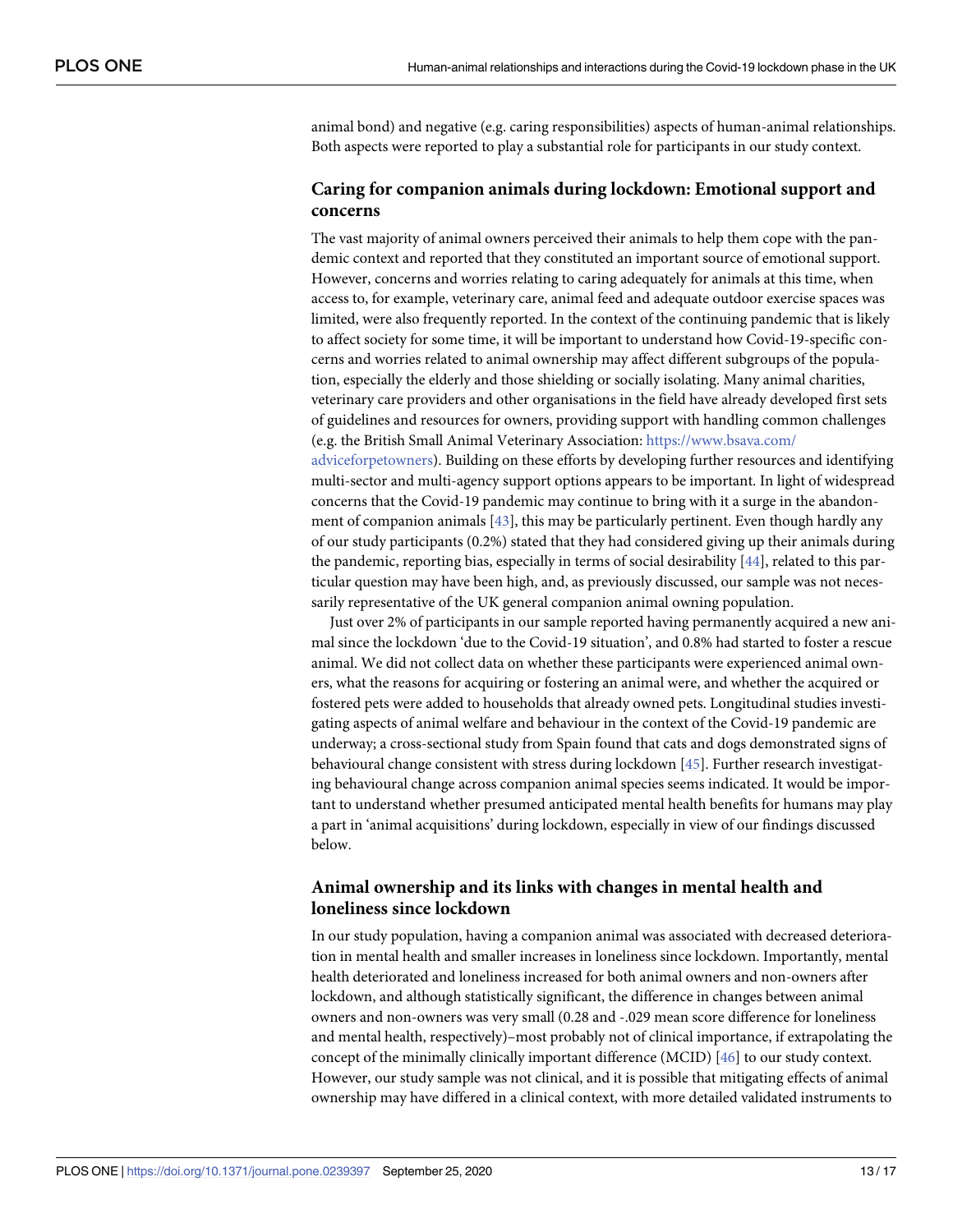<span id="page-13-0"></span>measure mental health-related outcomes applied. Overall, our finding does not justify any potential assumption that a companion animal in general strongly protects against worsened mental health and increased loneliness in a pandemic context. With the promotion of the 'mental health benefits of pets' increasingly prolific and recently including claims related to immediate benefits during the pandemic (e.g. [https://www.helpguide.org/articles/healthy](https://www.helpguide.org/articles/healthy-living/how-pets-can-help-you-cope-during-coronavirus.htm)[living/how-pets-can-help-you-cope-during-coronavirus.htm\)](https://www.helpguide.org/articles/healthy-living/how-pets-can-help-you-cope-during-coronavirus.htm), this is an important consideration. Nonetheless, in our sample of 'animal lovers', having an animal was linked to somewhat attenuated effects of the lockdown experience on mental health and loneliness. This finding resounds with the wider literature relating to the positive effect companion animals can have on human mental health, especially in terms of feelings of loneliness, through various postulated mechanisms [[8,](#page-14-0) [47\]](#page-16-0), which we believe should include social buffering. The latter may explain why changes in mental health and loneliness since lockdown were not significantly associated with strength of the human-animal bond (in animal owners), but only with animal ownership in more general terms. Previous research has also pointed in this direction [\[30\]](#page-15-0), and we believe our results provides momentum to the growing need for further rigorous research using appropriately nuanced instruments and variables in the area of human-animal interaction research.

Importantly, our study did not identify significant associations between regular interactions with non-companion animals and mental health and loneliness outcomes in non-animal owners. While we are not aware of previous studies that have investigated this link, we considered evidence of the potential benefits of human-animal interaction in more general terms [\[48\]](#page-16-0) and hypothesized that engaging with non-domestic animals, for example through regular observations and feeding, may result in a human-animal relationship that could translate into benefits during the lockdown situation. Our bespoke instrument to measure this kind of human-animal interaction was not validated and overall perhaps crude, measuring presence of regular interaction and sustained frequency since lockdown. It is possible that we missed a potential effect–either due to instrument weakness, or due to a relatively small sub sample size of nonanimal owners. An alternative explanation for our 'negative' finding is that our data in fact support the social buffering hypothesis in that some form of clear social affiliation with the animal as a recognised member of the human's social group may need to exist for the buffering effect to occur. Future research could explore the potential role of human-animal interactions and relationships that form as a result of engagement with non-companion animals further. Investigating its potential impact on mental health and wellbeing, perhaps particularly in isolated or otherwise vulnerable populations (e.g. the elderly), for whom caring for a companion animal may not be a feasible prospect, appears timely and important.

In conclusion, our study demonstrated that human-animal bond measures may constitute indicators of mental health-related vulnerability in animal owners, and that the strength of the bond in terms of intimacy/closeness did not depend on animal species. It highlighted the role of companion animals as potential social buffers for psychological distress and loneliness, regardless of species. Further targeted investigations relating to these important areas of human health, including the development of nuanced instruments, are essential.

#### **Supporting information**

**S1 [Table.](http://www.plosone.org/article/fetchSingleRepresentation.action?uri=info:doi/10.1371/journal.pone.0239397.s001) Complete participant characteristics.** (DOCX)

**S2 [Table.](http://www.plosone.org/article/fetchSingleRepresentation.action?uri=info:doi/10.1371/journal.pone.0239397.s002) Mental health and loneliness scores for animal owners and non-owners, pre- and since lockdown.**

(DOCX)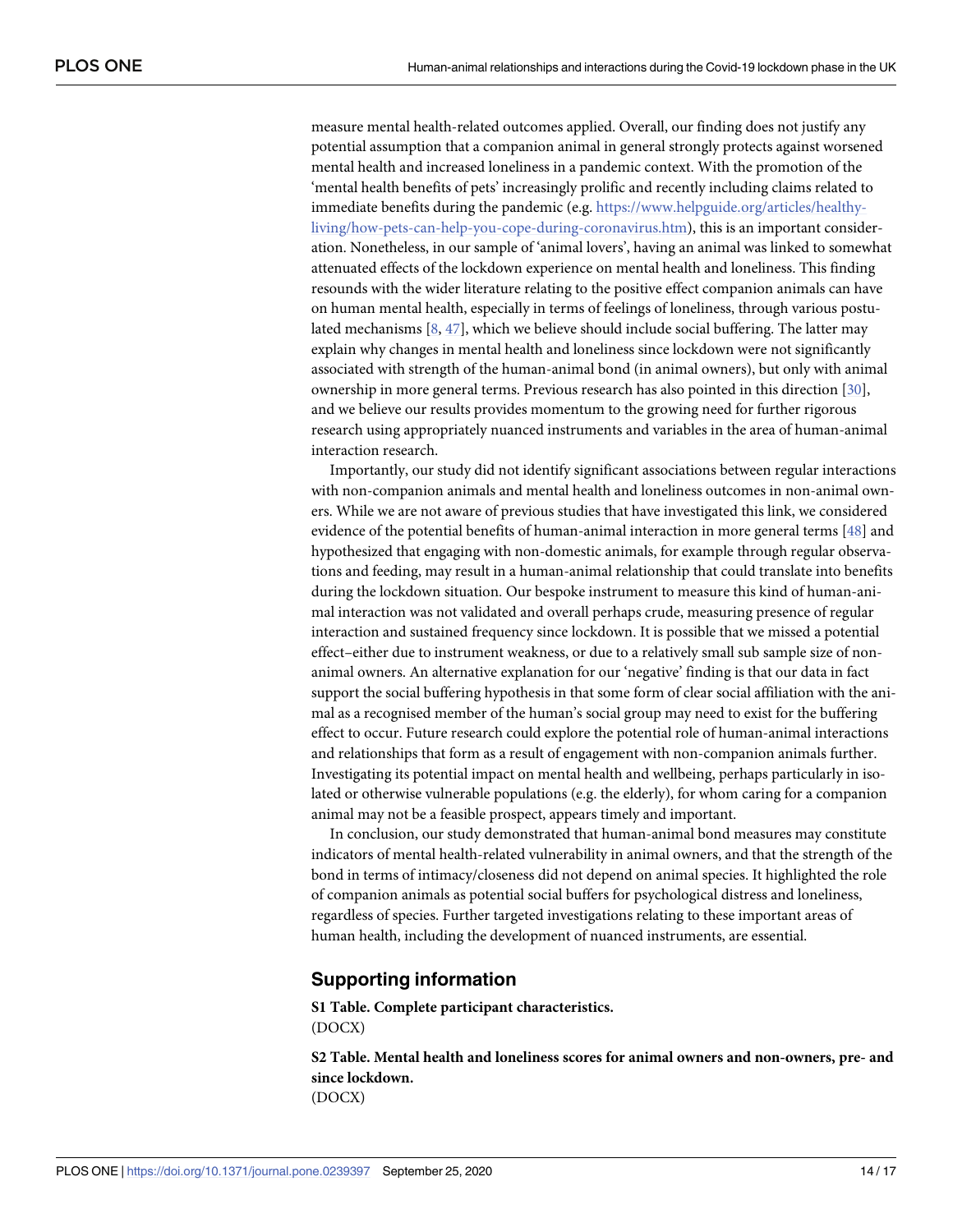#### <span id="page-14-0"></span>**Author Contributions**

**Conceptualization:** Elena Ratschen, Emily Shoesmith, Lion Shahab, Karine Silva, Paul Toner, Catherine Reeve, Daniel S. Mills.

**Data curation:** Emily Shoesmith, Lion Shahab.

**Formal analysis:** Emily Shoesmith, Lion Shahab, Dimitra Kale.

**Investigation:** Elena Ratschen, Emily Shoesmith, Lion Shahab, Dimitra Kale.

**Methodology:** Elena Ratschen, Emily Shoesmith, Lion Shahab, Dimitra Kale.

**Project administration:** Elena Ratschen, Emily Shoesmith, Lion Shahab.

**Resources:** Elena Ratschen, Emily Shoesmith, Lion Shahab.

**Software:** Emily Shoesmith, Lion Shahab.

**Supervision:** Elena Ratschen.

- **Writing – original draft:** Elena Ratschen, Emily Shoesmith, Lion Shahab, Karine Silva, Dimitra Kale, Paul Toner, Catherine Reeve, Daniel S. Mills.
- **Writing – review & editing:** Elena Ratschen, Emily Shoesmith, Lion Shahab, Karine Silva, Dimitra Kale, Paul Toner, Catherine Reeve, Daniel S. Mills.

#### **References**

- **[1](#page-1-0).** Serpell J. In the Company of Animals: a Study of Human-Animal Relationships. Canto edition. Cambridge: Cambridge University Press; 1996.
- **[2](#page-1-0).** Ratschen E, Sheldon TA. Elephant in the room: animal-asissted interventions in healthcare British Medical Journal BMJ Dec 17 <https://doiorg/101136/bmjl6260>. 2019.
- **[3](#page-1-0).** Brooks HL, Rushton K, Lovell K, Bee P, Walker L, Grant L, et al. The power of support from companion animals for people living with mental health problems: a systematic review and narrative synthesis of the evidence. BMC psychiatry. 2018; 18(1):31. <https://doi.org/10.1186/s12888-018-1613-2> PMID: [29402247](http://www.ncbi.nlm.nih.gov/pubmed/29402247)
- **[4](#page-10-0).** Meehan MM B; Pachana N. Using attachment theory and social support theory to examine and measure pets as sources of social support and attachment figures. Anthrozoos. 2017; 30(2):273.
- **[5](#page-1-0).** Duvall Antonacopoulus NMP T A. An examination of the potential role of pet ownership, human social support and pet attachment in the psychological health of individuals living alone. Anthrozoos. 2010; 23  $(1):37-54.$
- **[6](#page-1-0).** Peacock J, Chur-Hansen A, Winefield H. Mental health implications of human attachment to companion animals. J Clin Psychol. 2012; 68(3):292–303. <https://doi.org/10.1002/jclp.20866> PMID: [22307948](http://www.ncbi.nlm.nih.gov/pubmed/22307948)
- **[7](#page-1-0).** Stallones LJ, T.P.; Garrity T.F.; Marx M.B. Quality of attachment to companion animals among U.S. adults 21 to 64 years of age. Anthrozoos. 1989; 3:171–6.
- **[8](#page-1-0).** Silva KL, Mariely. Companion Animals and Human Health: on the need for a comprehensiove research agenda toward clinical implementation. In: Pastorinho MRS, A.C.A., editor. Pets as Sentinels, Forecasters and Promoters of Human Health. Switzerland: Springer; 2020. p. 295–316.
- **[9](#page-1-0).** Chur-Hansen A, Stern C, Winefield H. Gaps in the evidence about companion animals and human health: some suggestions for progress. Int J Evid Based Healthc. 2010; 8(3):140–6. [https://doi.org/10.](https://doi.org/10.1111/j.1744-1609.2010.00176.x) [1111/j.1744-1609.2010.00176.x](https://doi.org/10.1111/j.1744-1609.2010.00176.x) PMID: [21199382](http://www.ncbi.nlm.nih.gov/pubmed/21199382)
- **[10](#page-1-0).** Ae Fine. Handbook on animal-assisted therapy. Foundations and guidelines for animal-assisted interventions. 4th edition. San Diego, California: Academic Press; 2015.
- **[11](#page-1-0).** Statista. Share of households owning a pet in the United Kingdom: 2009–2019. [https://www.statista.](https://www.statista.com/statistics/308235/estimated-pet-ownership-in-the-united-kingdom-uk/) [com/statistics/308235/estimated-pet-ownership-in-the-united-kingdom-uk/](https://www.statista.com/statistics/308235/estimated-pet-ownership-in-the-united-kingdom-uk/) 2019
- **[12](#page-1-0).** Gomez-Salgado J, Andres-Villas M, Dominguez-Salas S, Diaz-Milanes D, Ruiz-Frutos C. Related Health Factors of Psychological Distress During the COVID-19 Pandemic in Spain. International journal of environmental research and public health. 2020; 17(11).
- **13.** Mazza C, Ricci E, Biondi S, Colasanti M, Ferracuti S, Napoli C, et al. A Nationwide Survey of Psychological Distress among Italian People during the COVID-19 Pandemic: Immediate Psychological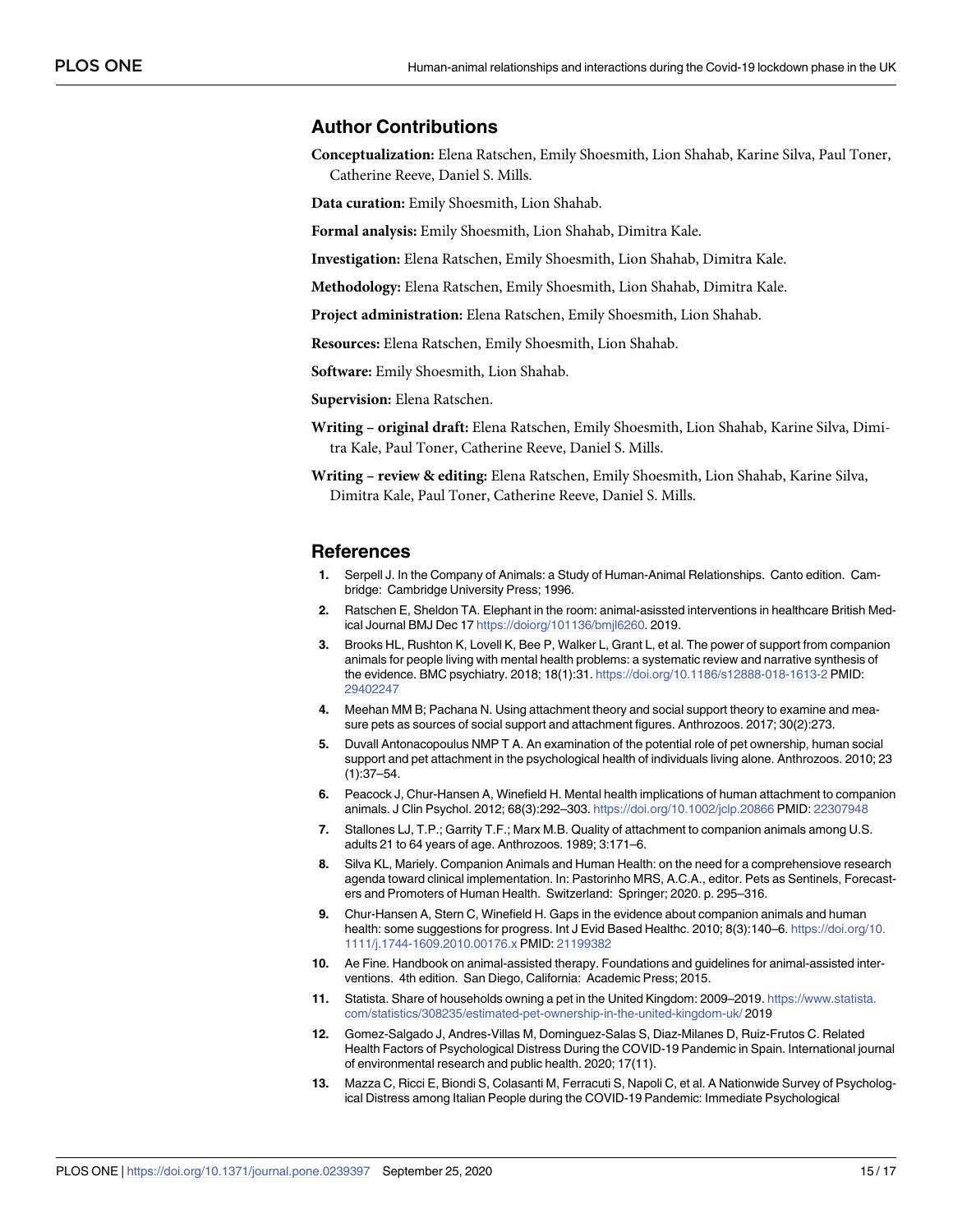Responses and Associated Factors. International journal of environmental research and public health. 2020; 17(9).

- <span id="page-15-0"></span>**14.** Peng EY, Lee MB, Tsai ST, Yang CC, Morisky DE, Tsai LT, et al. Population-based post-crisis psychological distress: an example from the SARS outbreak in Taiwan. J Formos Med Assoc. 2010; 109 (7):524–32. [https://doi.org/10.1016/S0929-6646\(10\)60087-3](https://doi.org/10.1016/S0929-6646%2810%2960087-3) PMID: [20654792](http://www.ncbi.nlm.nih.gov/pubmed/20654792)
- **[15](#page-1-0).** Petzold MB, Bendau A, Plag J, Pyrkosch L, Mascarell Maricic L, Betzler F, et al. Risk, resilience, psychological distress, and anxiety at the beginning of the COVID-19 pandemic in Germany. Brain Behav. 2020:e01745.
- **[16](#page-3-0).** Zasloff RL. Measuring attachment to companion animals: a dog is not a cat is not a bird. Applied Animal Behaviour Science. 1996; 47:43–8.
- **[17](#page-3-0).** Nagasawa MK M; Kikusui T. Attachment between humans and dogs. Japanese Psychological Research. 2009; 51(3):209–21.
- **[18](#page-3-0).** Norman G. Likert scales, levels of measurement and the "laws" of statistics. Adv Health Sci Educ Theory Pract. 2010; 15(5):625–32. <https://doi.org/10.1007/s10459-010-9222-y> PMID: [20146096](http://www.ncbi.nlm.nih.gov/pubmed/20146096)
- **[19](#page-3-0).** Taggart F, Friede T, Weich S, Clarke A, Johnson M, Stewart-Brown S. Cross cultural evaluation of the Warwick-Edinburgh Mental Well-being Scale (WEMWBS)—a mixed methods study. Health Qual Life Outcomes. 2013; 11:27. <https://doi.org/10.1186/1477-7525-11-27> PMID: [23445544](http://www.ncbi.nlm.nih.gov/pubmed/23445544)
- **[20](#page-3-0).** McCabe CJ, Thomas KJ, Brazier JE, Coleman P. Measuring the mental health status of a population: a comparison of the GHQ-12 and the SF-36 (MHI-5). Br J Psychiatry. 1996; 169(4):516–21. [https://doi.](https://doi.org/10.1192/bjp.169.4.516) [org/10.1192/bjp.169.4.516](https://doi.org/10.1192/bjp.169.4.516) PMID: [8894205](http://www.ncbi.nlm.nih.gov/pubmed/8894205)
- **[21](#page-3-0).** Hughes ME, Waite LJ, Hawkley LC, Cacioppo JT. A Short Scale for Measuring Loneliness in Large Surveys: Results From Two Population-Based Studies. Res Aging. 2004; 26(6):655–72. [https://doi.org/10.](https://doi.org/10.1177/0164027504268574) [1177/0164027504268574](https://doi.org/10.1177/0164027504268574) PMID: [18504506](http://www.ncbi.nlm.nih.gov/pubmed/18504506)
- **[22](#page-4-0).** Pachana N.A. MBM, Robleda-Gomez S. (2011) A Developmental Psychological Perspective on the Human–Animal Bond. In: Blazina C., Boyraz G., Shen-Miller D. (eds) The Psychology of the Human-Animal Bond. Springer, New York, NY.
- **[23](#page-5-0).** Benjamini Y HY. Controlling the False Discovery Rate—A Practical and Powerful Approach to Multiple Testing. J R Statist Soc, B 1995; 57(1): 289–300.
- **[24](#page-10-0).** Wilson CC, Barker S. B. Challenges in designing human-animal interaction research. American Behavioral Scientist. 2003; 47(1) 16–28.
- **[25](#page-10-0).** Amiot CE, Bastian B. Toward a psychology of human–animal relations. Psychological bulletin. 2015; 141(1), 6.
- **[26](#page-10-0).** Evans-Wilday AS, Hall S. S., Hogue T. E., Mills D. S. Self-disclosure with dogs: Dog owners' and nondog owners' willingness to disclose emotional topics. Anthrozoos. 2018; 31(3), 353–366.
- **[27](#page-10-0).** BMG. BMG poll: Britain is a nation of dog lovers. [https://www.bmgresearch.co.uk/briton-nation-of-dog](https://www.bmgresearch.co.uk/briton-nation-of-dog-lovers/)[lovers/](https://www.bmgresearch.co.uk/briton-nation-of-dog-lovers/) 2016
- **[28](#page-10-0).** Weinert C. A social support measure: PRQ85. Nurs Res. 1987; 36(5):273–7. PMID: [3306610](http://www.ncbi.nlm.nih.gov/pubmed/3306610)
- **[29](#page-10-0).** Stansfeld S, Marmot M. Deriving a survey measure of social support: the reliability and validity of the Close Persons Questionnaire. Soc Sci Med. 1992; 35(8):1027–35. [https://doi.org/10.1016/0277-9536](https://doi.org/10.1016/0277-9536%2892%2990242-i) [\(92\)90242-i](https://doi.org/10.1016/0277-9536%2892%2990242-i) PMID: [1411697](http://www.ncbi.nlm.nih.gov/pubmed/1411697)
- **[30](#page-10-0).** Herzog H. The Impact of Pets on Human Health and Psychological Well-Being: Fact, Fiction, or Hypothesis? Current Directioons in Psychological Science. 2011; 20(4):236–9.
- **[31](#page-10-0).** Friedmann E, Katcher AH, Lynch JJ, Thomas SA. Animal companions and one-year survival of patients after discharge from a coronary care unit. Public Health Rep. 1980; 95(4):307–12. PMID: [6999524](http://www.ncbi.nlm.nih.gov/pubmed/6999524)
- **[32](#page-10-0).** Mullersdorf M, Granstrom F, Sahlqvist L, Tillgren P. Aspects of health, physical/leisure activities, work and socio-demographics associated with pet ownership in Sweden. Scand J Public Health. 2010; 38 (1):53–63. <https://doi.org/10.1177/1403494809344358> PMID: [19717574](http://www.ncbi.nlm.nih.gov/pubmed/19717574)
- **[33](#page-10-0).** Pierce M, Hope H, Ford T, Hatch S, Hotopf M, John A, et al. Mental health before and during the COVID-19 pandemic: a longitudinal probability sample survey of the UK population. Lancet Psychiatry. 2020.
- **[34](#page-11-0).** Daly BM L. L. An investigation of human-animal interactions and empathy as related to pet preference, ownership, attachment, and attitudes in children. Anthrozoos. 2006; 19(2) 113–27.
- **[35](#page-11-0).** press) BAMDSi. Chapter 8. Working with companion animals, and especially dogs, in therapeutic and other AAI settings. In: Peralta J.M. FAHe, editor. The Welfare of Animals in Animal Assisted Interventions: Foundations and Best Practice Methods. Cham: Springer International Publishing.
- **[36](#page-11-0).** Albuquerque N, Guo K., Wilkinson A., Savalli C., Otta E., Mills D. Dogs recognize dog and human emotions. Biology letters, 12(1) <https://royalsocietypublishingorg/doi/101098/rsbl20150883> 2016.